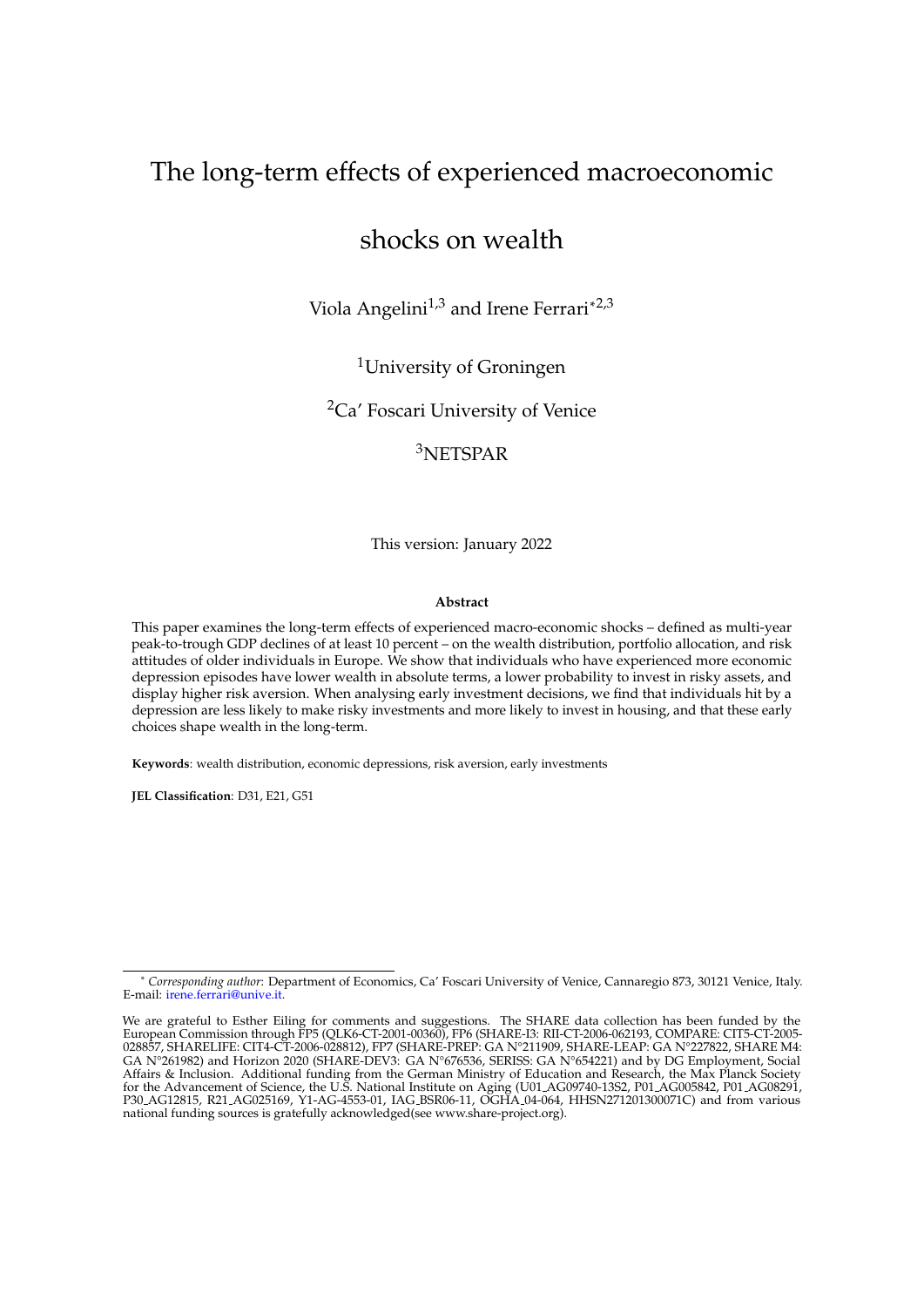### **1 Introduction**

Population ageing implies that an increasing number of households will rely on their wealth holdings to support consumption during retirement, especially in a context in which pension reforms are shifting more responsibility to the individual. As current wealth is the result of accumulation during the entire life of individuals, we investigate empirically how negative macroeconomic shocks experienced during the lifetime affect the level and composition of wealth of older Europeans, as well as their attitudes towards risky investments.

We draw on very rich data from the Survey of Health, Ageing and Retirement in Europe (SHARE) on the current financial position and life-histories of a representative sample of the 50+ population in twelve countries. Following the definition of economic depressions given by Barro and Ursúa [\(2008\)](#page-35-0), we measure macroeconomic shocks as multi-year peak-to-trough GDP declines of at least 10 percent. To understand the effect of economic depressions on the entire distribution of wealth, we use a set of unconditional quantile regressions and we look at both the level and composition of wealth. We also study which periods of life are more sensitive to these shocks, which is particularly important in light of the recent financial crisis and current pandemic. Importantly, the data include information on the timing of the first investment in stocks and of the first house purchase, which we exploit to better understand the channels through which macroeconomic shocks shape long-term wealth. Finally, we also study the long-term effects of experienced economic depressions on risk attitudes, measured using both a survey measure of risk aversion and households' stock ownership.

In unconditional median regressions, we find that individuals who experienced more depression episodes during their life have lower total wealth, lower real wealth and lower financial wealth in absolute terms. They also display a lower probability to invest in risky assets, and higher risk aversion, measured as respondents' willingness to take financial risk. Interestingly, when separately looking at macroeconomic shocks experienced at different ages, we find a statistically significant positive effect of economic depression experienced when younger than 25 on real wealth. When analysing early investment decisions, we find that young individuals hit by a depression invest more in housing and less in stocks. These results point to the fact that young individuals hit by a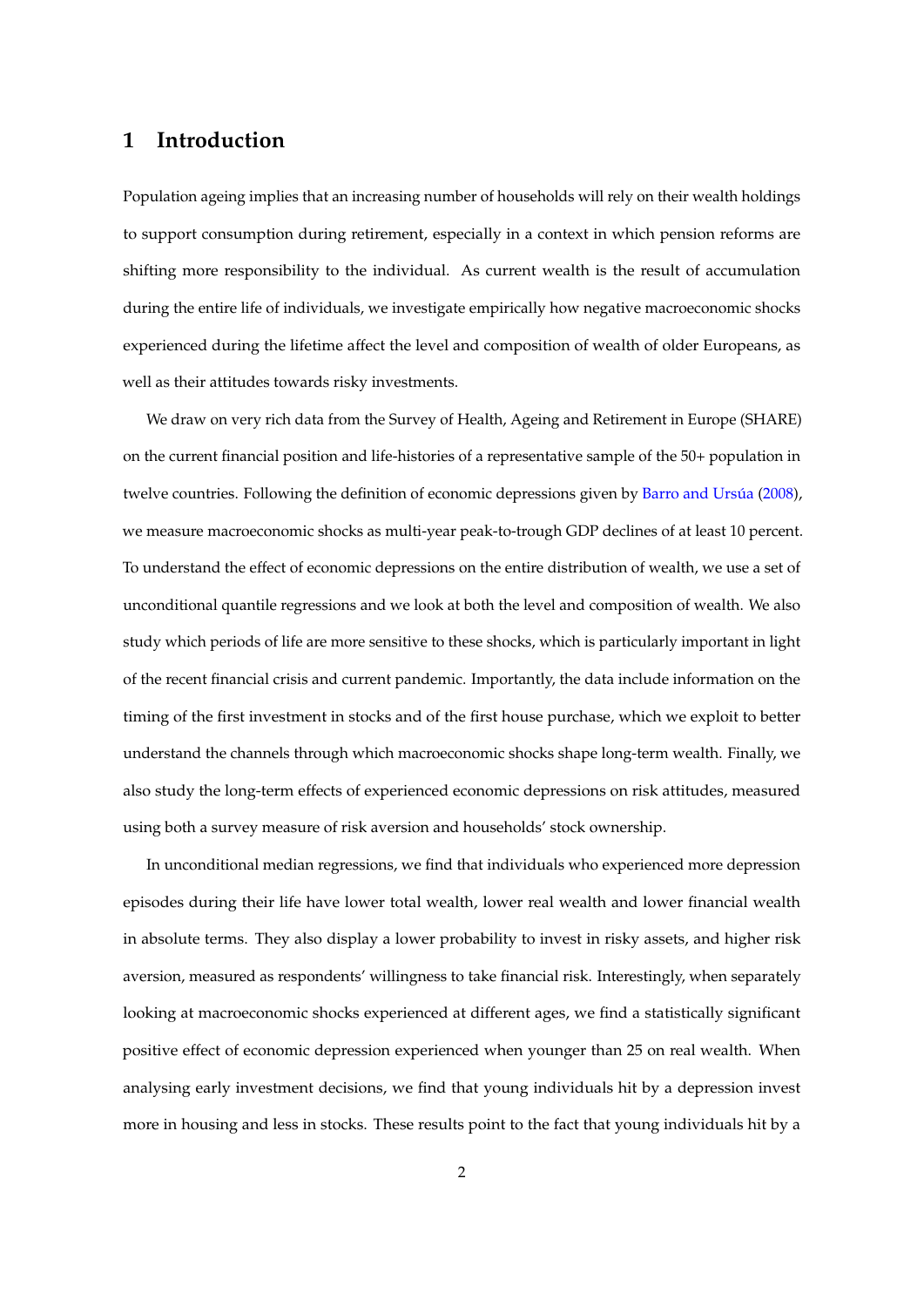depression are less likely to make risky investments and more likely to invest in housing. Second, we find evidence that experiences at early ages shape decisions in the long-term, through a certain stickiness of financial choices.

We contribute to the literature in mainly three ways. First, to the best of our knowledge we are the first to study the long-term effects of macroeconomic shocks experienced at different stages of life on wealth and risk attitudes. Many studies document how labour market conditions at the time a worker is hired or idiosyncratic luck at the time of hiring affect their entire career trajectory and income [\(Von Wachter and Bender,](#page-37-0) [2006;](#page-37-0) [Kahn,](#page-36-0) [2010;](#page-36-0) [Schmieder and Von Wachter,](#page-36-1) [2010;](#page-36-1) [Schwandt](#page-36-2) [and Von Wachter,](#page-36-2) [2019\)](#page-36-2). However, wealth is a broader concept than income and can be thought of as a long-run indicator of well-being, fundamental to provide income security at older ages and better suited to measure inequality.

Second, we study the effect of experienced macroeconomic shocks on financial decisions by looking not only at the level but also at the composition of wealth. [Malmendier and Nagel](#page-36-3) [\(2011\)](#page-36-3) show that US individuals who have experienced low stock market returns throughout their lives are more pessimistic about future stock returns and, therefore, are less likely to participate in the stock market, and invest a lower fraction of their liquid assets in stocks if they participate. In Europe, only relatively few people invest in the stock market. Therefore, we study the effect of macroeconomic shocks rather than stock market returns. Unemployment experiences are arguably a much more salient event for most individuals, both when they are personally affected and when people in their family or network are.<sup>[1](#page-2-0)</sup> It is worth noting that macroeconomic shocks and stock market crashes are correlated. Barro and Ursúa [\(2017\)](#page-35-1) show that while stock-market crashes go along with minor depressions 31 percent of the time and major depressions 10 percent of the time, minor depressions feature stock-market crashes 71 percent of the time, and major depressions feature these crashes 92 percent of the time. Therefore, by looking at macroeconomic shocks, we are also implicitly accounting for contemporaneous stock market crashes.

Third, we look at both risk aversion and the timing of the first financial investment as potential

<span id="page-2-0"></span><sup>&</sup>lt;sup>1</sup>Some studies have found negative spillover effects of an individual's unemployment, for example on the mental health of the spouse [\(Marcus,](#page-36-4) [2013\)](#page-36-4), and on children's school performance [\(Rege et al.,](#page-36-5) [2011\)](#page-36-5).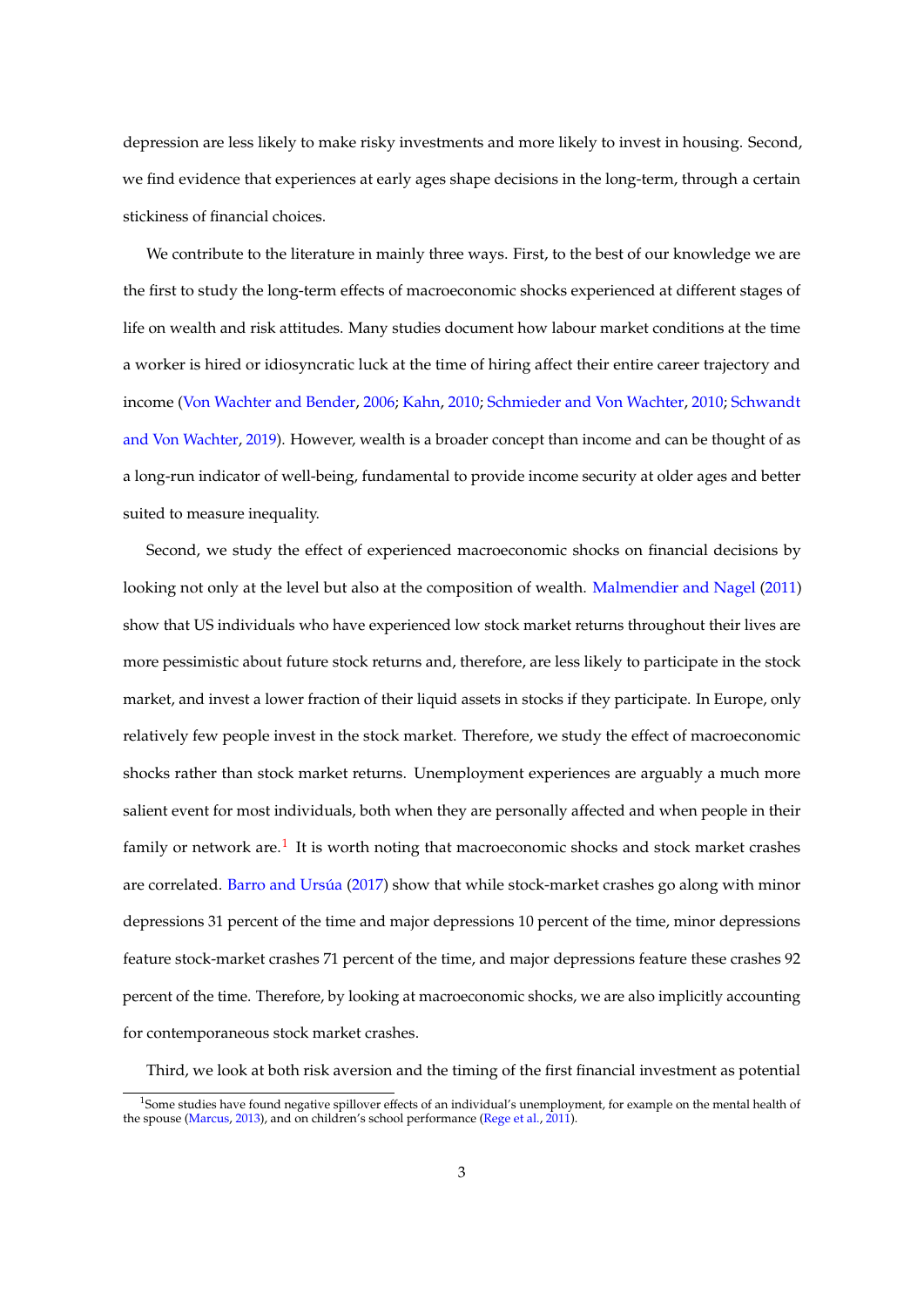mechanisms. We are able to show that experienced macroeconomic shocks do not only influence risk aversion in the long run, but they also affect early decisions to invest in risky assets.

The paper proceeds as follows. Section 2 provides the theoretical background and lays out the main hypotheses on the long-term relationship between macroeconomic shocks, wealth and financial risk attitudes. Section 3 describes the micro- and macro-economic data we use, and Section 4 describes our measure of experienced macroeconomic shocks. Section 5 discusses the empirical model. Section 6 reports the main results of the paper, and section 7 reports results on early saving decisions. Section 8 concludes.

### **2 Background**

There are several channels through which experienced economic depressions might influence accumulated wealth, risk aversion, and portfolio choices. The first channel is through an effect on lifetime earning capacity. Starting from the seminal work of [Jacobson et al.](#page-36-6) [\(1993\)](#page-36-6), several other studies have found that displacement due to business closure during depressions determines sizable earnings losses, which may also persist several years after reemployment. Among others, [Von Wachter and](#page-37-0) [Bender](#page-37-0) [\(2006\)](#page-37-0) find evidence of long-term costs of job displacements during the 1982 depression in the US, with large immediate losses in annual earnings of 30% and 20% losses after 15 to 20 years. Negative effects on earnings seem particularly strong for individuals entering the labour market for the first time during a recession, as shown by [Schwandt and Von Wachter](#page-36-2) [\(2019\)](#page-36-2). [Oreopoulos et al.](#page-36-7) [\(2012\)](#page-36-7) find that the cost of recessions for new graduates is substantial and unequal, such that unlucky graduates suffer persistent earnings declines lasting ten years.

Potential consequences of this are not only reduced savings, and therefore lower accumulated wealth at older ages, but also changes in the composition of wealth due to changes in risk attitudes. Indeed, if absolute risk aversion is decreasing, the reduction in wealth following a macroeconomic shock will lead to higher risk aversion and lower investments in risky assets.

Moreover, individuals hit by macroeconomic shocks might be subject to binding liquidity con-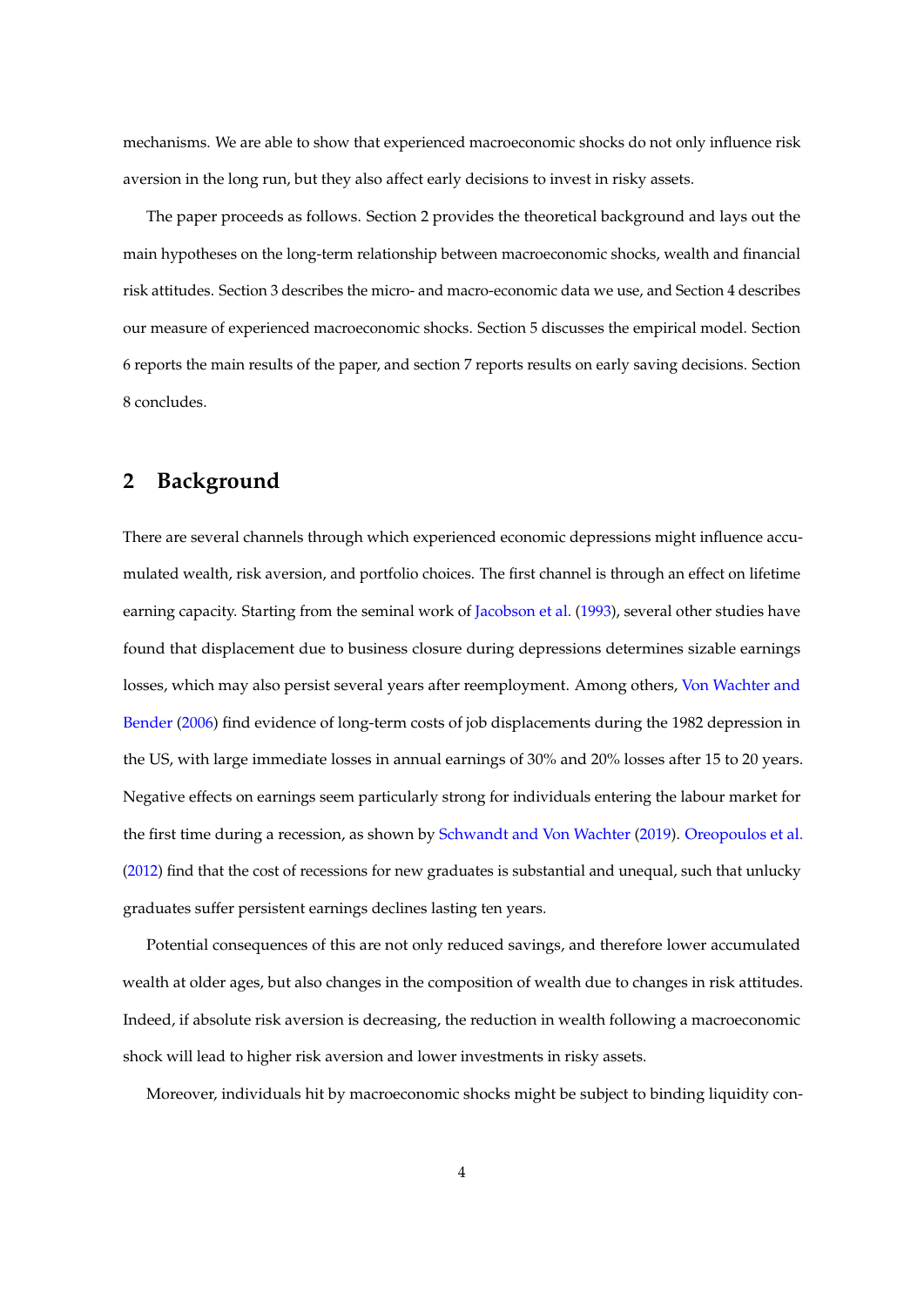straints in the future, making them unable to diversify their portfolio risk, and thus leading to a higher degree of aversion towards portfolio risk [\(Gollier](#page-35-2) [\(2000\)](#page-35-2)). Another factor that is often ignored is the presence of background risk. Indeed, most risks borne by households are uninsurable risks affecting their human capital [\(Gollier](#page-35-2) [\(2000\)](#page-35-2)). Households that are subject to larger uncertainty about their future labour incomes should present reduced demand for stocks and should rebalance their portfolio towards risk-free assets. As a consequence, individuals facing high exogenous labour income risk which is normally uninsurable - will be more risk averse and will thus avoid exposure to portfolio risk by holding less or no risky assets [\(Guiso and Paiella](#page-36-8) [\(2008\)](#page-36-8)). If this is the case, one should be able to observe an effect of macroeconomic shocks on the timing of first financial investments, as individuals facing liquidity constraints and higher income uncertainty might choose to postpone risky investments.

Finally, evidence has been found of a fear-induced effect of negative macroeconomic shocks. Historical data clearly show that the drop in stock return during financial crises is only temporary. Rational investors know that volatility is only short-term and, therefore, they should not change their investment strategies during a depression. Under the assumption that risk aversion and perceived risk do not change with the crises, investors might actually wish to rebalance their portfolios, by buying stocks when prices are low.

However, [Guiso et al.](#page-36-9) [\(2018\)](#page-36-9) find that, following the 2008 financial crisis, Italian investors' risk aversion increased and they divested more stock, but they did not find strong evidence of any of the usual potential mechanisms that could explain this..<sup>[2](#page-4-0)</sup> Instead, they provide some evidence of yet another mechanism, that is emotion-based changes of the utility function driven by fear. This might explain also why even people who did not lose any money in the financial crisis became more risk averse. The authors cannot answer the question of how persistent fear-induced changes in risk aversion are. To the extent that the fear-induced effect on risk-aversion found by [Guiso et al.](#page-36-9) [\(2018\)](#page-36-9) is driven by the salience of the event, even irrespective of whether the individual was directly affected, economic depressions could likely induce more fear than financial crises.

<span id="page-4-0"></span><sup>&</sup>lt;sup>2</sup>Reduction in wealth, changes in expected future income, or changes in the expected distribution of future investments (expected return or volatility)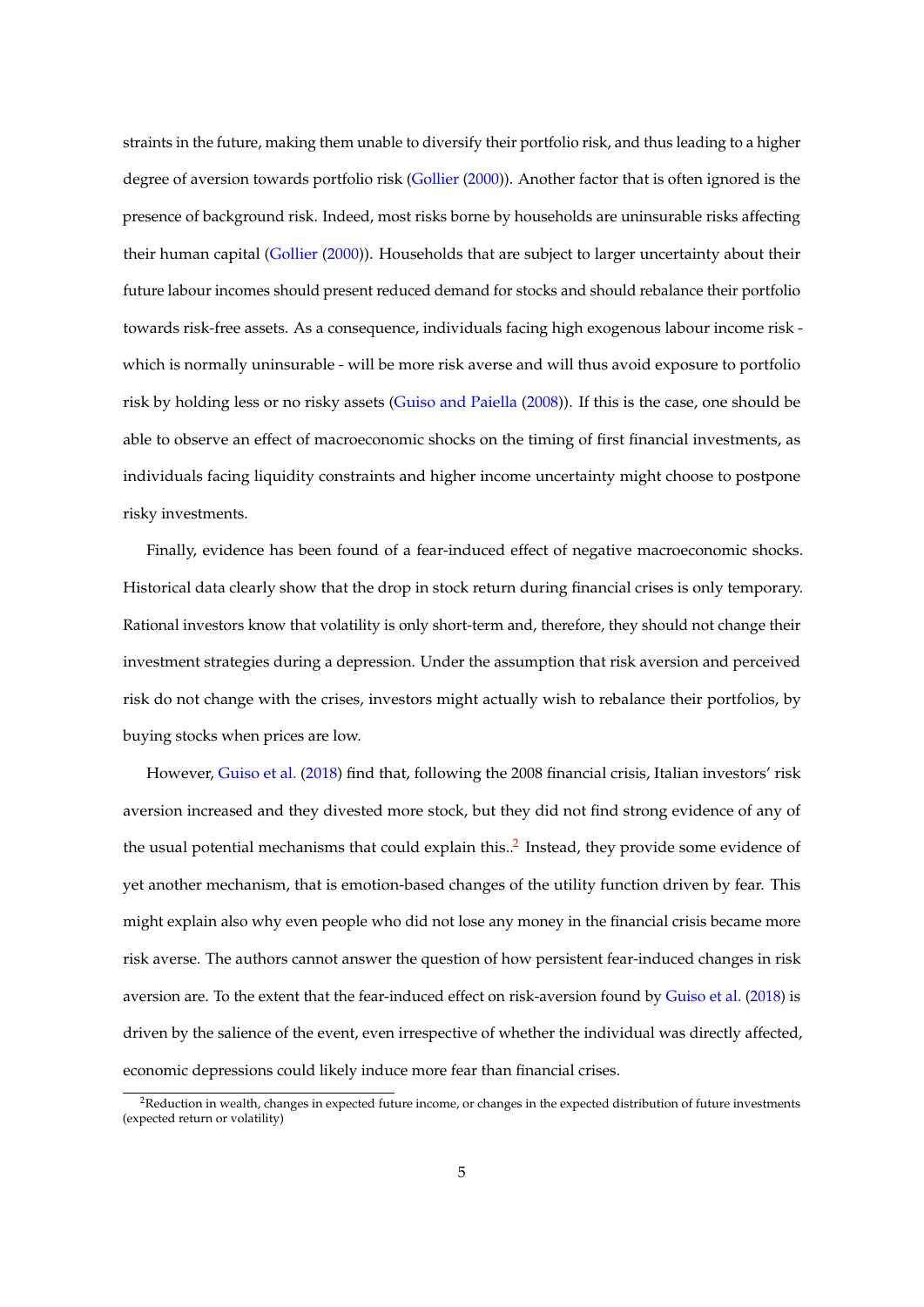Many mechanisms affecting risk aversion during macroeconomic depressions might be relevant also during financial crises. Indeed, even though depressions and stock market crashes represent two distinct events, they are correlated.<sup>[3](#page-5-0)</sup> [Malmendier and Nagel](#page-36-3) [\(2011\)](#page-36-3) find that, in the US, individuals' level of risk taking in financial markets at a point in time is related to the returns they have experienced during their lifetime. Households with higher experienced stock market returns subsequently invest more of their liquid assets in stocks. The authors find evidence that experienced returns affect beliefs about future asset returns, even though they cannot rule out that return experiences affect risk preferences as well. Although these results refer to the US, [Ampudia and Ehrmann](#page-35-3) [\(2017\)](#page-35-3) have found similar evidence for Europe.

It should be stressed, however, that only relatively few individuals ever invest in the stock market, which makes it likely that past stock market returns are not salient (and thus not really "experienced") for most individuals. In fact, most of the observed volatility of households' earnings comes from variations in labour income [\(Gollier](#page-35-2) [\(2000\)](#page-35-2)).

Overall, all the above-mentioned mechanisms might be in place when someone is hit by an economic depression, but the empirical evidence on the long-term effects of such event on wealth is scarce, while it is richer when it comes to other outcomes. $4$  Moreover, the relationship between unemployment and risk preferences might go both ways, but surprisingly the literature until now has concentrated only on the effect of risk-aversion on unemployment (see for instance [Feinberg](#page-35-4) [\(1977\)](#page-35-4)). One exception is [Guiso and Paiella](#page-36-8) [\(2008\)](#page-36-8), who use GDP growth at the provincial level to construct a measure of the variability of GDP by province.<sup>[5](#page-5-2)</sup> Like our measure of macroeconomic shocks, such a measure of background risk has the advantage that it is likely to be truly exogenous to individuals' risk attitude, differently from subjective measures of future income uncertainty. By also using proxies of borrowing constraints, they find that individuals who are more likely to face income

<span id="page-5-0"></span> $3$ Barro and Ursúa [\(2017\)](#page-35-1) found, in a panel of 30 countries and starting at the beginning of the XX century, 71 stock-market crashes and depressions with at least some overlap, and 29 cases of depressions without stock market crashes, during which stock returns were mostly positive on average. On the contrary, the vast majority of stock market crashes is not accompanied by any depression.

<span id="page-5-1"></span><sup>&</sup>lt;sup>4</sup>For instance, the literature has shown that individuals who experienced a depression when young believe that success in life depends more on luck than effort, support more government redistribution, and tend to vote for left-wing parties, and that the effect is long-lasting [\(Giuliano and Spilimbergo](#page-35-5) [\(2014\)](#page-35-5)). Also, individual's well-being of both employed and unemployed individuals has been shown to be affected by the unemployment of others [\(Clark et al.](#page-35-6) [\(2010\)](#page-35-6)).

<span id="page-5-2"></span><sup>5</sup>The variability of GDP is calculated as the variance of the residuals in a regression of log-GDP on a time trend.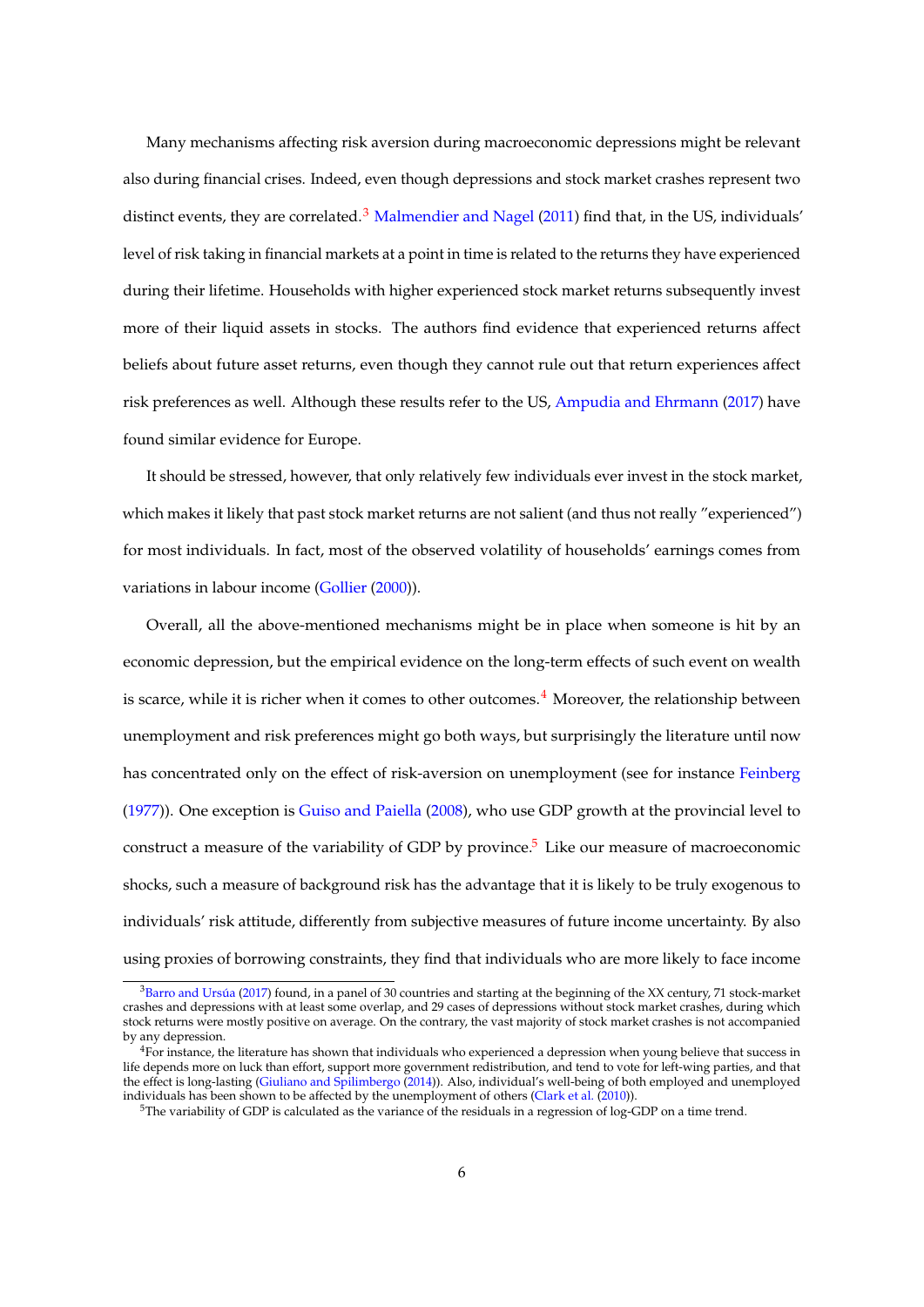uncertainty or to become liquidity constrained exhibit a higher degree of absolute risk aversion. [Hetschko and Preuss](#page-36-10) [\(2020\)](#page-36-10) find causal evidence of increased risk aversion upon involuntary job loss in a panel of German workers, and present some evidence that the effect is due to lower future income expectations and more uncertainty about future incomes. Overall, these results are consistent with the theories stating that the presence of uninsurable risks affects attitudes towards risk.

### **3 Data**

#### **3.1 Microeconomic data**

Data on wealth and other individual characteristics come from the Survey of Health, Ageing and Retirement in Europe (SHARE). SHARE is a longitudinal, cross-national European survey. It includes micro data on health, socioeconomic status, and social and family networks of a representative sample of individuals (and spouses) aged 50 and above. Interviews are conducted approximately every two years. Questions are asked in the native language and follow a generic questionnaire such that they are comparable across countries. Data collection began in 2004 with 12 countries included in the first wave, and by the seventh wave of 2017 all European Union countries, plus Switzerland and Israel, were included in the sample. The third and seventh waves of SHARE, also known as SHARELIFE, are different from the regular panel waves as they focus on retrospective questions about the respondents' childhood and their employment, fertility, marital and health histories.

Our analysis of current wealth will be based on five regular waves of SHARE, broadly covering the years from 2004 to 2015. Our analysis of early investments instead will be based on SHARELIFE data, spanning all years from the birth of each respondent until the interview year. $6$  We include twelve countries in the analysis, the selection of which is solely based on the availability of GDP data going back to the earliest birth year of the respondents in each country.<sup>[7](#page-6-1)</sup>

SHARE contains information on a number of wealth items at the household level, the sum of

<span id="page-6-0"></span><sup>6</sup>SHARELIFE interviews in wave three of SHARE were conducted in years 2008 and 2009, while SHARELIFE interviews in wave seven were conducted in 2017. <sup>7</sup>The included countries are Austria, Belgium, Denmark, France, Germany, Greece, Italy, the Netherlands, Portugal, Spain,

<span id="page-6-1"></span>Sweden and Switzerland.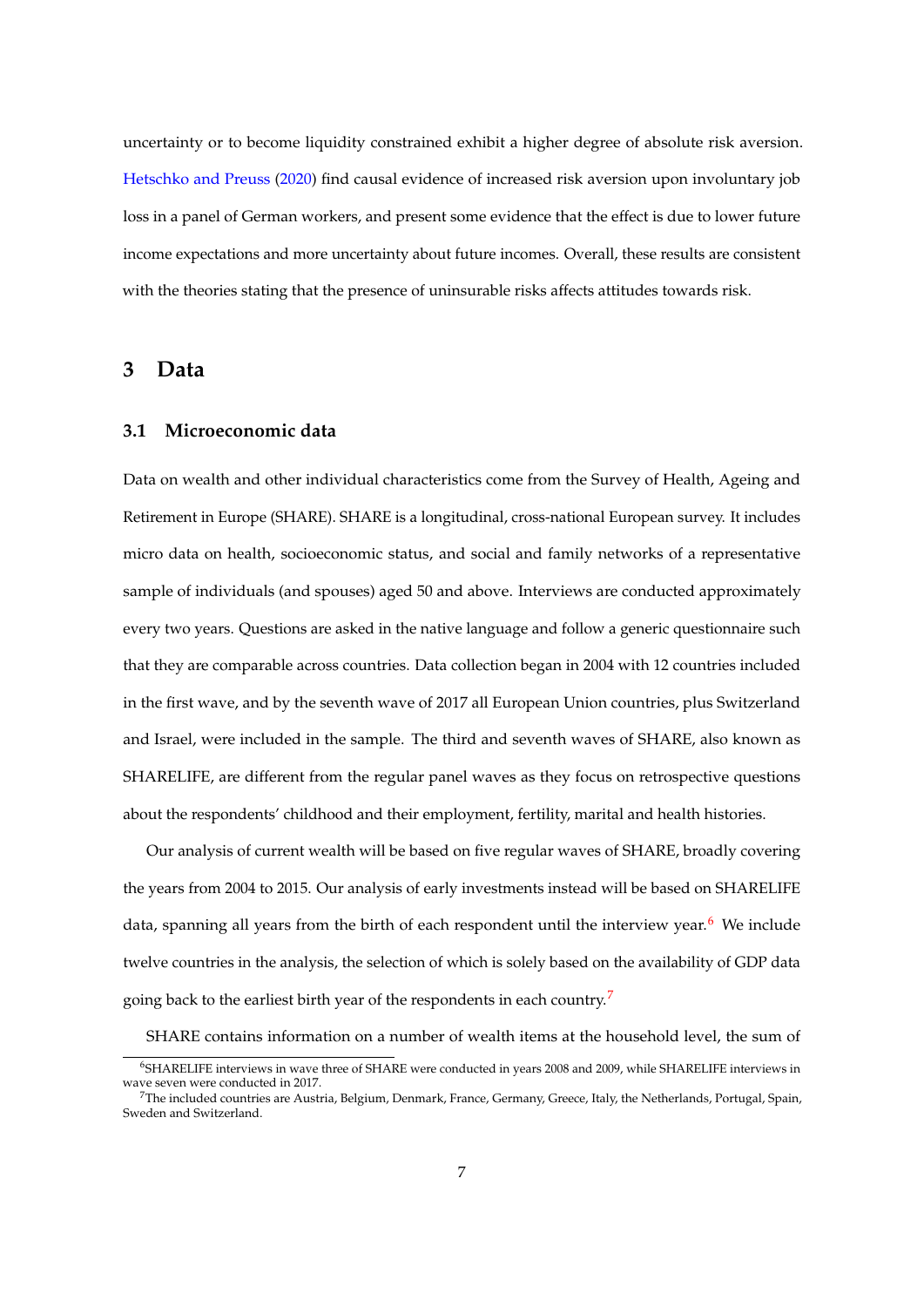which amounts to the overall (net) real and financial wealth of households. Specifically, households' real assets are given by the sum of the value of the main residence net of the mortgage on the main residence, the value of the real estate, the value of own businesses and the value of cars. Households' financial assets are given by the sum of the value of bank accounts, bonds, stocks and mutual funds, plus savings for long term investments and net of financial liabilities. In turn, savings for long term investments are given by the amounts in individual retirement accounts, the value of contractual savings for housing and the face value of whole life policies. We use imputed wealth data to address the fact that the missingness pattern of monetary values is most likely non-random, which means that estimates obtained using only complete observations would produce biased results (Little and Rubin (2014)).

The data allow directly measuring financial risk attitudes. Indeed, SHARE elicits individuals' willingness to take financial risks on a scale from 1 to 4, where 1 indicates a willingness to "take substantial financial risk expecting to earn substantial returns" and 4 indicates "Not willing to take any financial risks". $8\%$  $8\%$  This question has been asked starting from wave 4, and only at the first interview of each individual. For this reason, the sample size will be lower when analyzing risk attitudes.

As wealth variables are defined at the household level, our sample consists of the heads of the households who were born in the country of interview and are aged between 50 and 90. We exclude from the sample households whose head or head's spouse migrated and who have therefore experienced different macroeconomic conditions. The head of the household is defined as the household's financial respondent.

A significant advantage for our analysis is that SHARELIFE, the retrospective questionnaire of SHARE, includes questions about a number of investments that respondents may have made during their life, namely: stocks or shares, mutual funds or managed investment accounts, individual

<span id="page-7-0"></span><sup>&</sup>lt;sup>8</sup>The question reads: "When people invest their savings they can choose between assets that give low return with little risk to lose money, for instance a bank account or a safe bond, or assets with a high return but also a higher risk of losing, for instance stocks and shares. Which of the statements on the card comes closest to the amount of financial risk that you are willing to take when you save or make investments? 1. Take substantial financial risks expecting to earn substantial returns 2. Take above average financial risks expecting to earn above average returns 3. Take average financial risks expecting to earn average returns 4. Not willing to take any financial risks"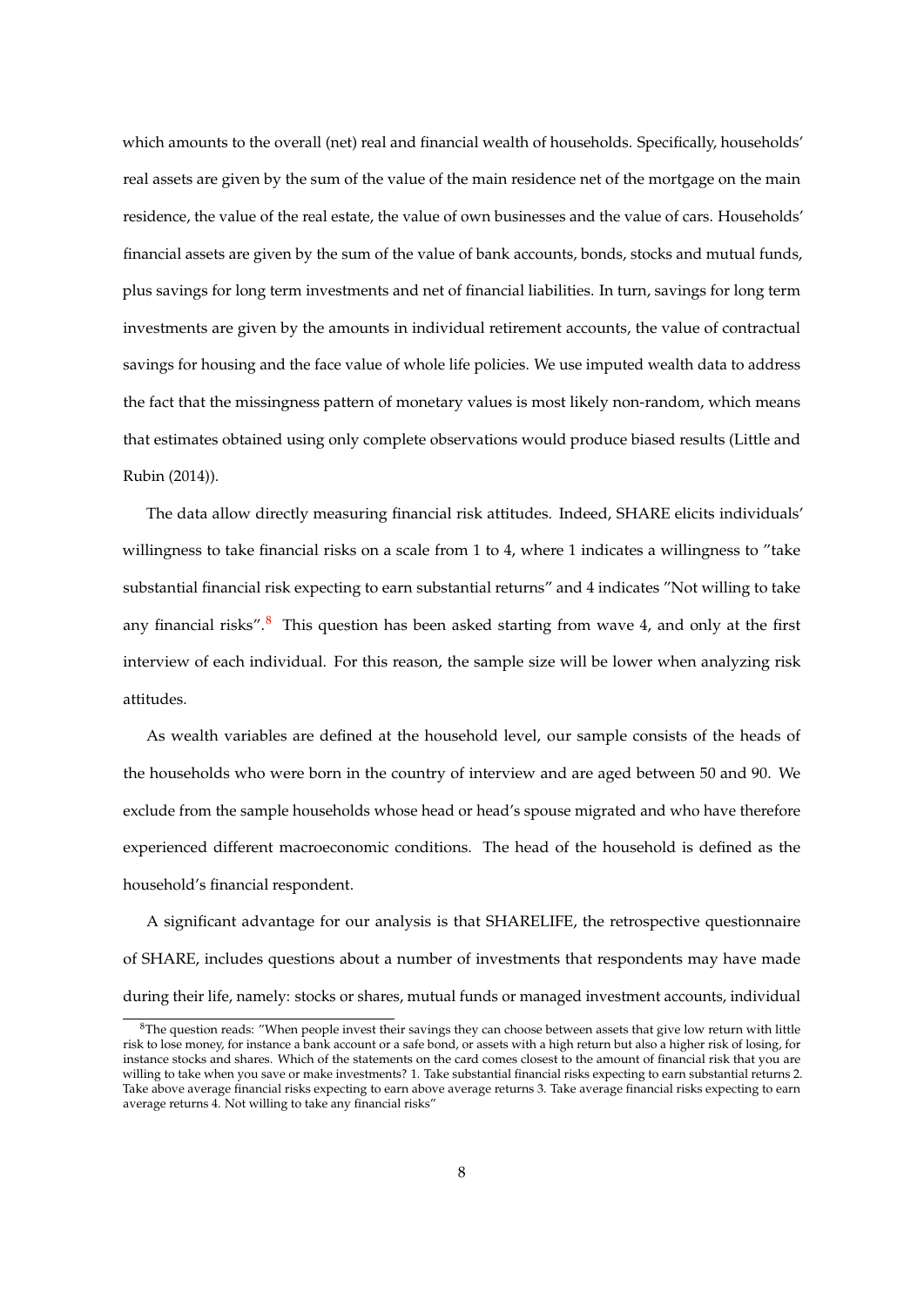retirement account and life insurance policy. If respondents ever invested in any of these products, they are further asked the year they invested for the first time. Moreover, the accommodation section of SHARELIFE includes questions about the different places respondents have lived in during their life, and whether they, or their parents, were the owner of the residence. We complement this with information on the year in which respondents started to live on their own or established their own household to infer the age when they first acquired their own home.

Financial and accommodation questions in SHARELIFE are asked at the individual level to both household members. Therefore, when we analyze early saving decisions, our sample will consist of individuals (as opposed to households) who are born in the country of interview and are between 50 and 90 years old.

In the analysis we will include controls for households and individual characteristics, namely gender, education, employment status, total household income, marital status, number of children. In the robustness checks, we will also include a set of control variables as proxies of early childhood conditions. These come from both the regular waves and SHARELIFE interviews.<sup>[9](#page-8-0)</sup>

In Table [1](#page-19-0) we show descriptive statistics of the main control variables we use in the analysis. We also show the percentage of individuals owning any stock, which is on average 10%, and the percentage owning a house, on average 73%. Financial risk attitudes, measured on a scale from 1 to 4 as described above, are skewed towards the highest risk aversion level. In Table [2](#page-20-0) we show the mean and the 25th, 50th and 75th percentiles of the main wealth outcome variables. All monetary values are expressed in German 2015 Euro.

#### **3.2 Macroeconomic data**

Historical data on GDP come from the Maddison database on Historical Statistics of the World Economy, which provides the widest coverage of data on GDP per capita across countries and over

<span id="page-8-0"></span> $9$ The early childhood condition variables include the number of rooms in the house where respondent was living at age 10 divided by the number of people living in the house, the number of books present in the house at 10, school performance at ten compared to the other children in the class, in mathematics and language respectively, and health at ten. School performance at ten is ranked from 1 ("much better") to 5 ("much worse").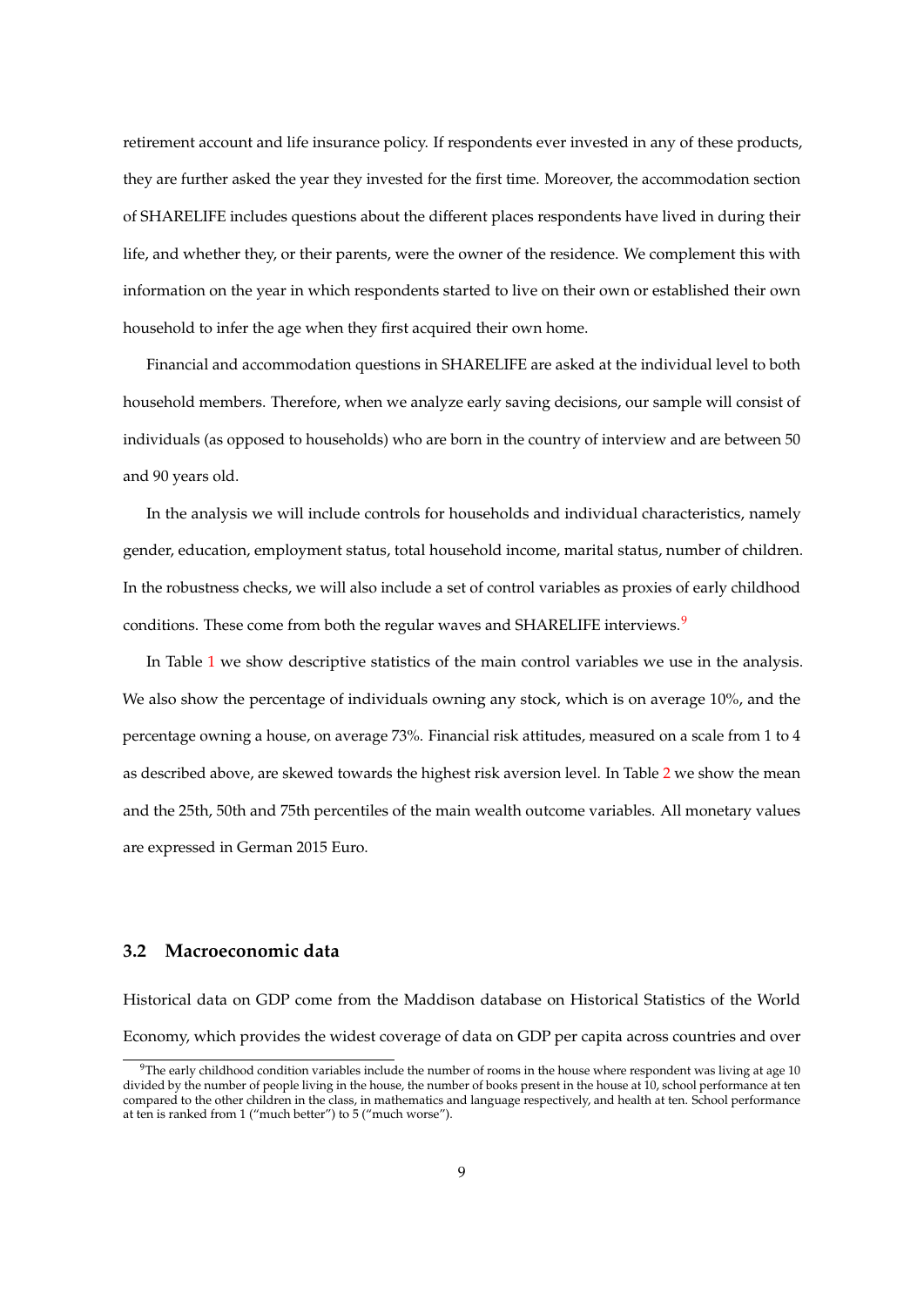time currently available [\(Bolt and van Zanden](#page-35-7) [\(2020\)](#page-35-7)). As such, it is the best source of data for our analysis. The Maddison project aims at standardising historical national accounts to provide data on long term economic growth comparable across countries. Figure [A.1](#page-33-0) shows the evolution of per-capita GDP (in logarithm), by country, since 1900. The GDP series is expressed in 2011 US dollars.

### **4 Measures of experienced macroeconomic shocks**

Our measure of macroeconomic shocks is based on Barro and Ursúa [\(2008\)](#page-35-0), who define depressions as multi-year peak-to-trough GDP declines of at least 10 percent. Following this definition, we define our main measure of experienced depressions as a count variable of the depression years between a peak and a trough encompassing a GDP decline of at least 10%.

Local minima and maxima, or in other words potential trough and peaks, are identified over a two-period window. This means that log-GDP in each year is compared to that in the two preceding and consecutive years. Then, in order to be defined as peak or trough, candidate points have to satisfy a minimum phase length of 2 years and a minimum cycle length of 4 years, where phases are expansions and contractions and cycles are the periods between two peaks or two troughs. The values assigned to windows, phases and cycles are arbitrary. We run robustness checks to examine the sensitivity of our results to these assumptions.<sup>[10](#page-9-0)</sup>

Figure [1](#page-19-1) shows, for each country, the number of experienced macro shocks - calculated using the definition above - by cohort of birth. Of course, the decreasing number of shocks across cohorts can be in part explained by the fact that younger cohorts are observed only until a younger age. Nevertheless, substantial variation can be observed across the same birth cohorts in different countries and across different birth cohorts. Overall, this measure leads to a number of experienced depression years ranging from 0 to  $21.<sup>11</sup>$  $21.<sup>11</sup>$  $21.<sup>11</sup>$ 

In addition, based on the same definition of depressions, we construct a count variable of de-

<span id="page-9-0"></span> $10$ Barro and Ursúa [\(2008\)](#page-35-0) do not explicitly make any assumption regarding minimum duration of phases and cycles and regarding the search window for peaks and troughs.

<span id="page-9-1"></span> $11$ Notice that the reason why Greece shows an increase in experienced depression years by cohort is that we are pooling over years 2005-2015, a time span that includes the Great Recession.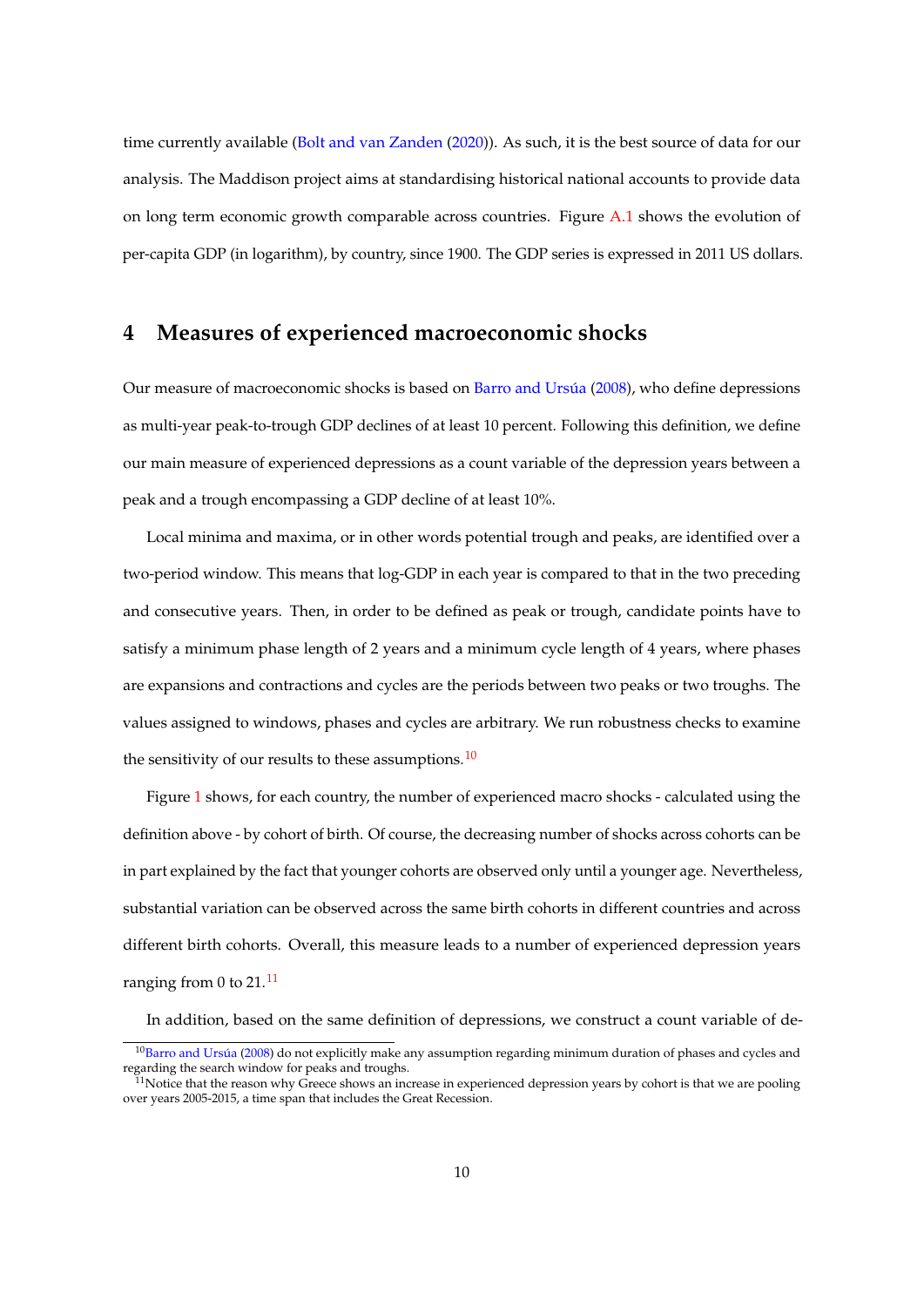pression episodes, as opposed to depression years. Figure [2](#page-20-1) shows that the number of experienced depression episodes ranges from 0 to 3.

Finally, we are interested in determining whether experiencing depressions in different periods of an individual's life-cycle holds a different weight in wealth accumulation. For this purpose, we construct three separate count variables of depression years experienced in the age categories 0-24, 25-49, and 50 or older, which broadly correspond to the standard definition of young, prime age and older individuals.<sup>[12](#page-10-0)</sup> Depression years by age are displayed in Figure [3.](#page-21-0)

As first descriptive evidence, we plot in Figure [4](#page-22-0) the cumulative sum of experienced depression years against net total wealth held in old-age, for five-year birth cohort bins. Each dot in the figure represents a specific country and birth cohort bin. Overall, we observe a negative relationship between depressions and wealth. This, however, might be also due to an age effect, if older individuals decumulate their wealth by dissaving.

The picture provides contrasting evidence when we look at different cohorts: while we observe a negative correlation between experienced depression years and net total wealth for younger cohorts, the opposite can be observed for the oldest cohorts in the sample. This might be due to survival bias: due to the socioeconomic gradient in health, individuals who have experienced more depression years, and that are more likely to be poor, are probably underrepresented in the oldest cohorts. Overall, this unconditional evidence does not easily allow separating the effect of interest from country, age and cohort effects.

### **5 Empirical strategy**

Our basic empirical specification is the following:

$$
Y_{itbc} = \alpha + \beta M_{tbc} + \theta X_{itbc} + \delta_c + \gamma_b + \mu_t + \epsilon_{itbc}
$$
 (1)

where *Yitbc* is the outcome variable at time *t* for household *i* living in country *c*, whose head was

<span id="page-10-0"></span><sup>&</sup>lt;sup>12</sup>Typically, the three age categories would be 0-24, 25-54, and 55 or older. However, because we select in our sample individuals who are 50 or older, the count variable for the third age category would be missing for individuals of age 50-54.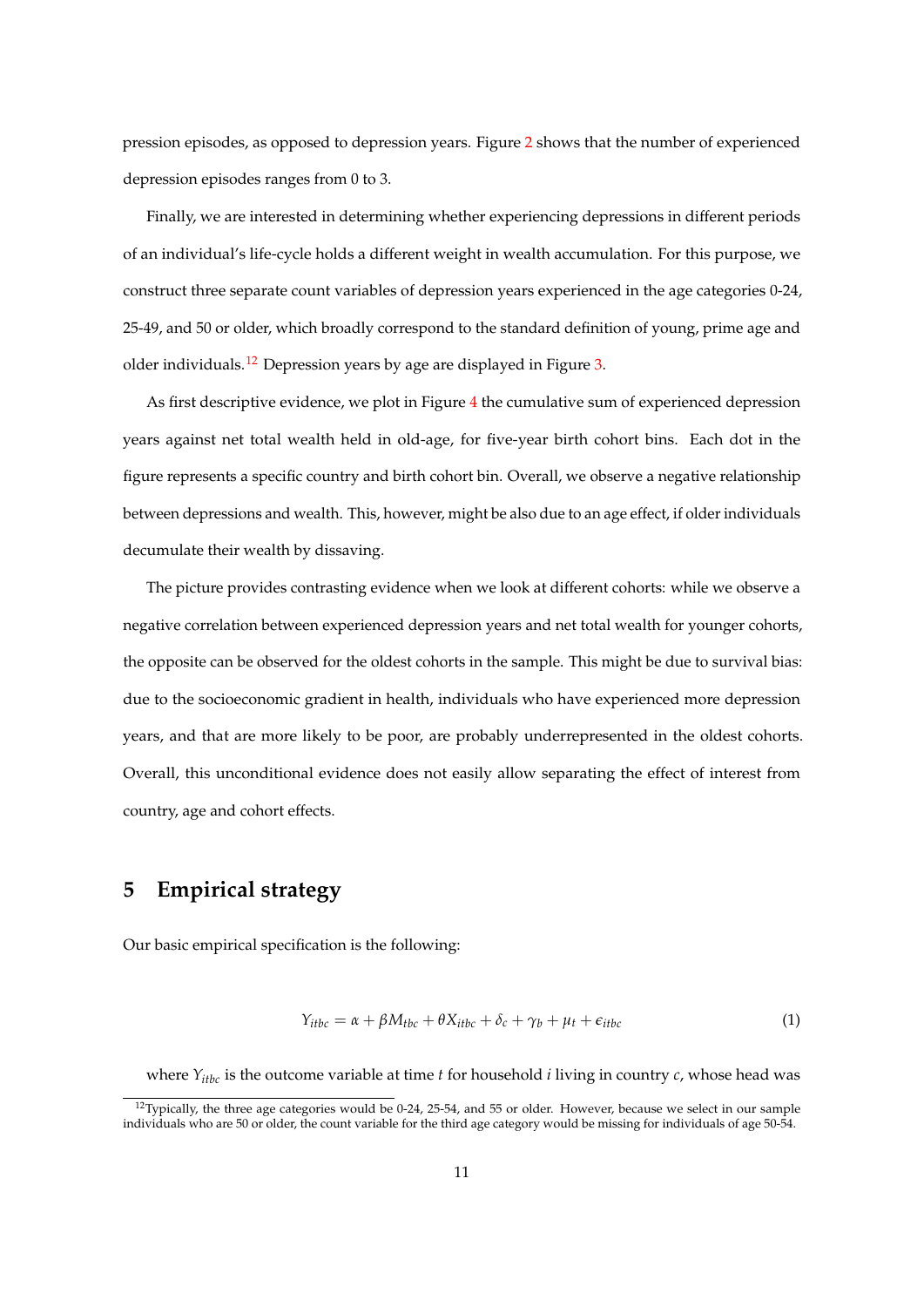born in year *b*. We study several outcomes, including total net wealth, real wealth and financial wealth. Since the distribution of wealth is skewed, we use Recentered Influence Function (RIF) unconditional quantile regressions [\(Firpo et al.,](#page-35-8) [2009\)](#page-35-8) to recover treatment effects on the median and other quantiles of the wealth distribution. The advantage of unconditional quantile regression is that it marginalizes the effect over the distributions of other covariates in the model, thus providing more interpretable results than with conditional quantile regression [\(Borah and Basu,](#page-35-9) [2013\)](#page-35-9). Furthermore, we will analyse stock ownership and risk aversion, using logit models as they are coded as binary variables.

*Mtbc* is the variable of interest, which measures experienced macroeconomic shocks of cohort *b*, interviewed in year *t* and resident in country *c*.  $M_{tbc}$  will be a count variable of experienced depression years or a count variable of experienced depression episodes, depending on the measure used.

In order to identify the effect of experienced macroeconomic shocks on wealth at older ages, we add fixed effects to control for potentially confounding unobservables. First, *δc* is a vector of country fixed effects that controls for unobserved shocks related to living in a particular country as well as fixed country-level characteristics. Second,  $\gamma_b$  is a vector of birth year fixed effects that remove any aggregate cohort effects. Third, *µ<sup>t</sup>* is a vector of survey year fixed effects that control for national macroeconomic conditions in the year the outcome is measured. Because we can include as many country, age, cohort and time dummies as possible until the point they are not perfectly collinear,  $13$ we also run robustness analyses including *ρa*, a vector of age fixed effects that control for variations in wealth holdings related to the life cycle. As our results are virtually unaffected by the inclusion of age fixed effects, we prefer the more parsimonious specification. Finally,  $X_{itbc}$  is a vector of individual and household characteristics, including education, retirement status, total household income, marital status, number of children.

In order to analyse what periods of life are more sensitive to economic shocks, we run a second model that separately accounts for shocks experienced at different stages of one's life:

<span id="page-11-0"></span><sup>13</sup>See for instance [Malmendier and Nagel](#page-36-3) [\(2011\)](#page-36-3).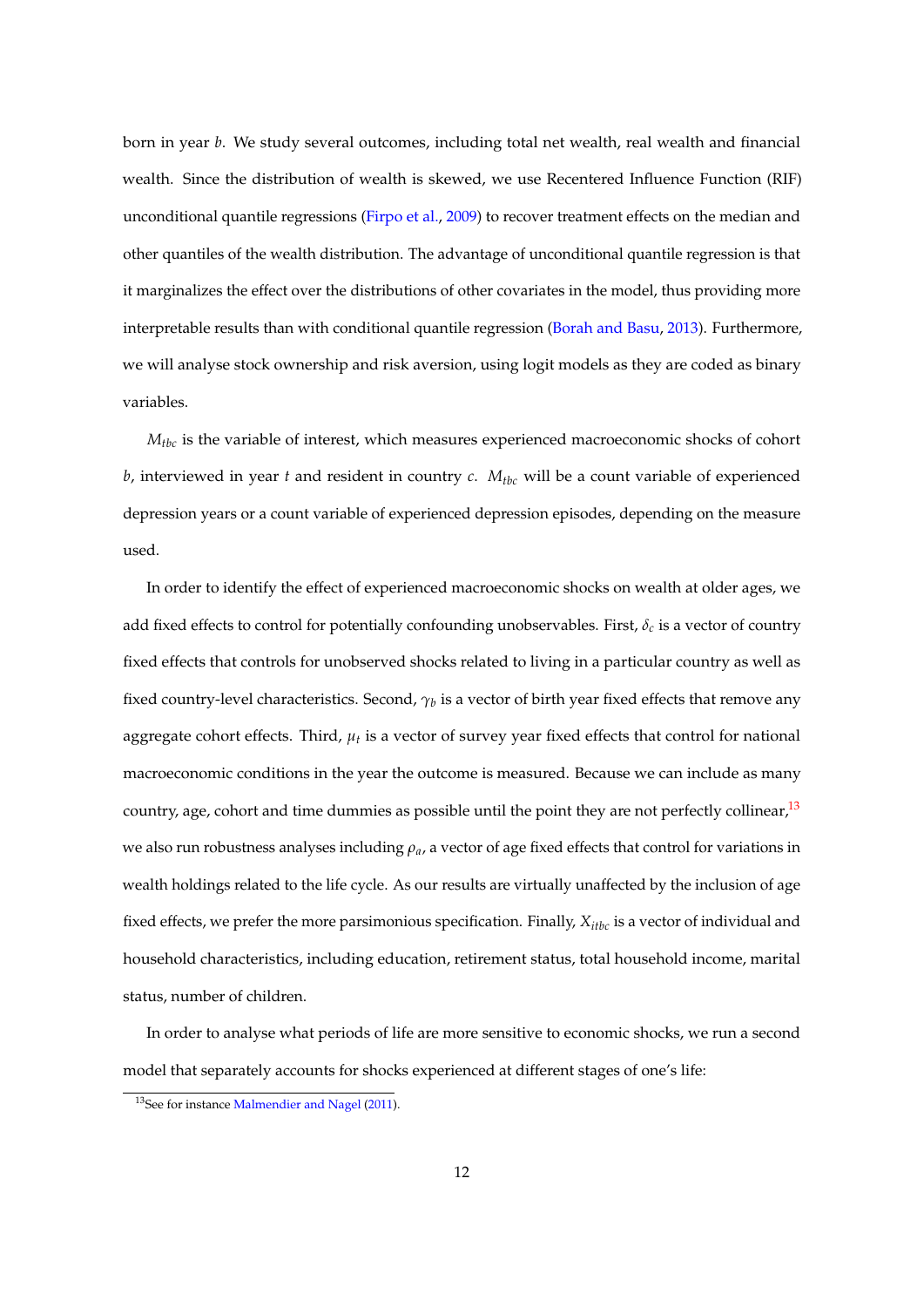$$
Y_{itbc} = \alpha + \beta_1 M_{tbc}^y + \beta_2 M_{tbc}^m + \beta_3 M_{tbc}^o + \theta X_{itbc} + \delta_c + \gamma_b + \mu_t + \epsilon_{itbc}
$$
 (2)

where  $M_{tbc}^y M_{tbc}^m$  and  $M_{tbc}^o$  are count variables of the depression years experienced at ages 0-24, 25-49 and 50 or older, respectively. In all models, we use clustered standard errors by country and year of birth, corresponding to the level of variation of macroeconomic shocks.

### **6 Results**

#### **6.1 The effect of macroeconomic shocks on wealth**

Results based on equations (1) and (2) are shown in Tables [3](#page-26-0) to [5,](#page-28-0) where the outcome variables are total net wealth and its real and financial components. In each table, column (1) shows the effect of having experienced one more depression year on wealth, while column (2) shows the effect of having experienced one more depression episode.

In table [3,](#page-26-0) we can observe a negative effect of depression years and depression episodes on total net wealth, even though only the effect of depression episodes is sizable and statistically significant. The interpretation of the coefficient of interest in Column (2) is that experiencing one additional depression episode reduces total median wealth by almost 11,000 $\in$ . This effect corresponds to 6% of median total wealth.

Furthermore, results in Column (3) tell us that depression years experienced by prime age and older individuals are the most detrimental to wealth accumulation. Each unit increase in depression years experienced at these ages reduces total median wealth by around 5%. Depressions experienced when young, on the contrary, seem to have a positive impact on median wealth, even though much smaller in size.

Next, we separately analyze the real and financial components of total wealth. Table [4](#page-27-0) shows the effect of macroeconomic shocks on real wealth. We find that each depression episode decreases real median wealth by 6%. The effect of depression years is negative although not significant in Column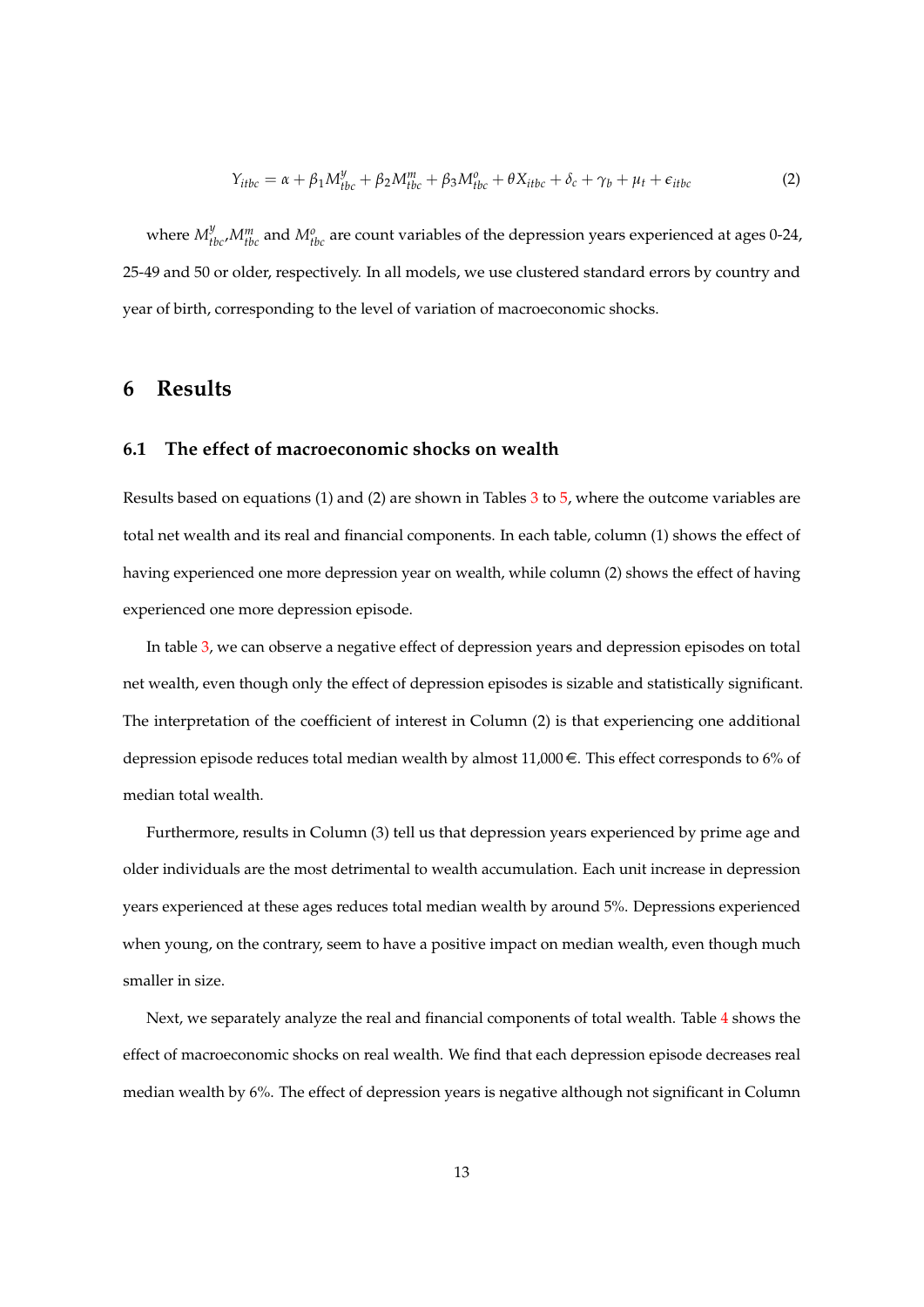(1). When we analyse depression years experienced at different ages, though, we find a negative and significant effect of depressions experienced after the age of 25.

Finally, Table [5](#page-28-0) shows the effect of macroeconomic shocks on financial wealth, which is substantial. Each depression episode reduces median financial wealth by 36%. As for real wealth, the effect is driven by depression years experienced after the age of 25.

To investigate the heterogeneous effects of experienced depressions across the wealth distribution, we report in Table [6](#page-29-0) and [7](#page-29-1) the estimates of unconditional quantile treatment effects obtained by RIF regressions [\(Firpo et al.,](#page-35-8) [2009\)](#page-35-8) for different quantiles of wealth. Table [6](#page-29-0) reports the unconditional quantile treatment effects of experienced depression years on total, real and financial wealth. We observe a negative and significant effect on net total wealth at the 10th percentile, and a negative and significant effect on real wealth at the 10th percentile. The strongest effects are observed for net financial wealth. Interestingly, the effect of depression years on financial wealth is negative until the median, and turns positive as we move towards the 75th percentile. Table [7](#page-29-1) reports the unconditional quantile treatment effects of experienced depression episodes. As expected, results are bigger in size. Moreover, we observe negative larger effects as we move up the distribution of total and real wealth. As regards financial wealth, we observe a U-shaped effect, even though the positive effect at the highest percentiles is not significant anymore.

The effect of depression years on wealth, especially when experienced at younger ages, might be mediated by childhood conditions. Therefore, in Table [A.1](#page-34-0) we run a robustness analysis where we include a set of variables accounting for individuals' childhood conditions. We find that they all have a significant effect on wealth later in life in the expected direction. Health and performance in mathematics and language at age ten have an inverse scale (the higher the value, the lower health or performance), therefore as expected we see that health and performance in mathematics at ten are positively correlated with wealth later in life. Results are less clear for language performance at ten, which seems negatively correlated to real wealth and stock ownership in the long-term, even though the effect is much smaller than that of performance in mathematics. The size of the house at age ten (conditional on the number of people living in the house) and the number of books available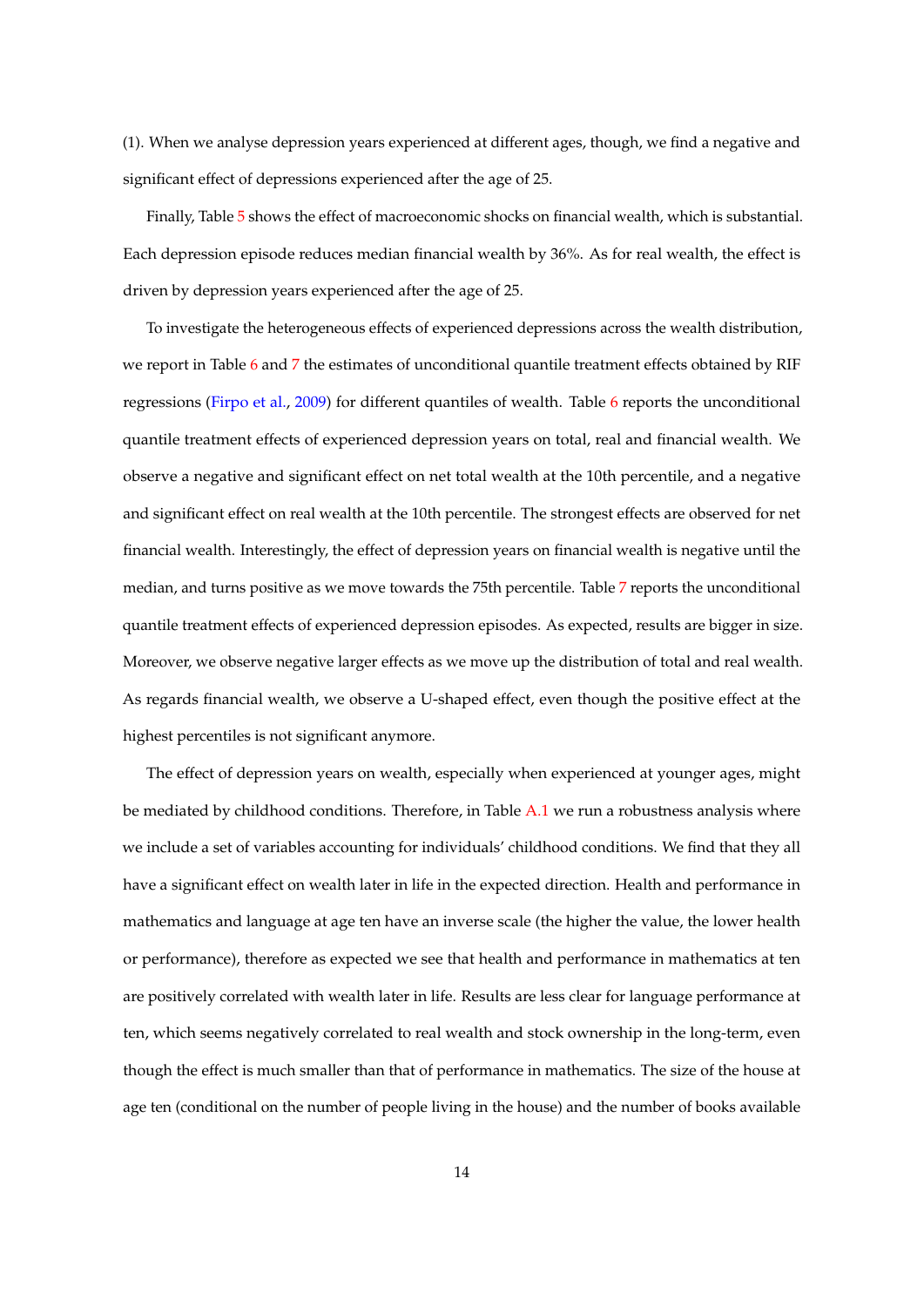in the accommodation at age ten are positively related to wealth in the long term. The coefficients of depression episodes, however, are only marginally affected by the introduction of early childhood conditions: conditional on given childhood conditions, experienced depression episodes have an independent effect on wealth later in life.

Finally, in Table [A.2](#page-34-1) we report results when excluding total household income, which could be endogenous in our model. All specifications appear robust to the exclusion of income.

#### **6.2 The effect of macroeconomic shocks on risk taking**

In this section, we study the ownership of stocks in order to gain some insights into the consequences of experienced macroeconomic shocks on the willingness to take financial risks. For this purpose, we create an indicator variable that takes value one if the household holds any stocks, and zero otherwise. In this model, we also control for liquid assets, given that stock market participation is increasing in liquid assets [\(Malmendier and Nagel,](#page-36-3) [2011\)](#page-36-3).<sup>[14](#page-14-0)</sup>

Average marginal effects from logit regressions are shown in Table [8.](#page-30-0) Each depression year is associated with a 0.3 percentage points lower probability to hold any stock, and individuals who experienced one more depression episode display almost 1 percentage points lower probability to hold any stock.<sup>[15](#page-14-1)</sup> This corresponds to a 2% and 7% effect, respectively.<sup>[16](#page-14-2)</sup> Interestingly, this effect seems to be driven by shocks experienced in the 0-24 age range. To ease the interpretation of these effects, we display in Figure **??** the predicted probability of stock ownership for individuals who experienced zero, five or ten years of depressions. Moving from zero to ten experienced depression years reduces the probability of stock ownership from more than 15% to around 12%.

We now turn to a direct measure of risk attitudes, using the SHARE question that elicits individuals' willingness to take financial risks on a scale from 1 to 4, where 1 indicates a willingness to "take substantial financial risk expecting to earn substantial returns" and 4 indicates "Not willing to

<span id="page-14-1"></span><span id="page-14-0"></span><sup>&</sup>lt;sup>14</sup> Liquid assets are defined as stock holdings, plus bonds, mutual funds and bank accounts holdings.

<span id="page-14-2"></span><sup>&</sup>lt;sup>15</sup>Stock ownership is a dummy equal to one if an individual holds a strictly positive amount in stocks, and equal to zero otherwise. Because SHARE provides an imputed variable of the amount held in bonds, stocks and mutual funds together, but not in stocks alone, we cannot define stock ownership using an imputed value. This explains the lower sample size in Table [8.](#page-30-0) <sup>16</sup>Less than 15% of households in the sample own any stock.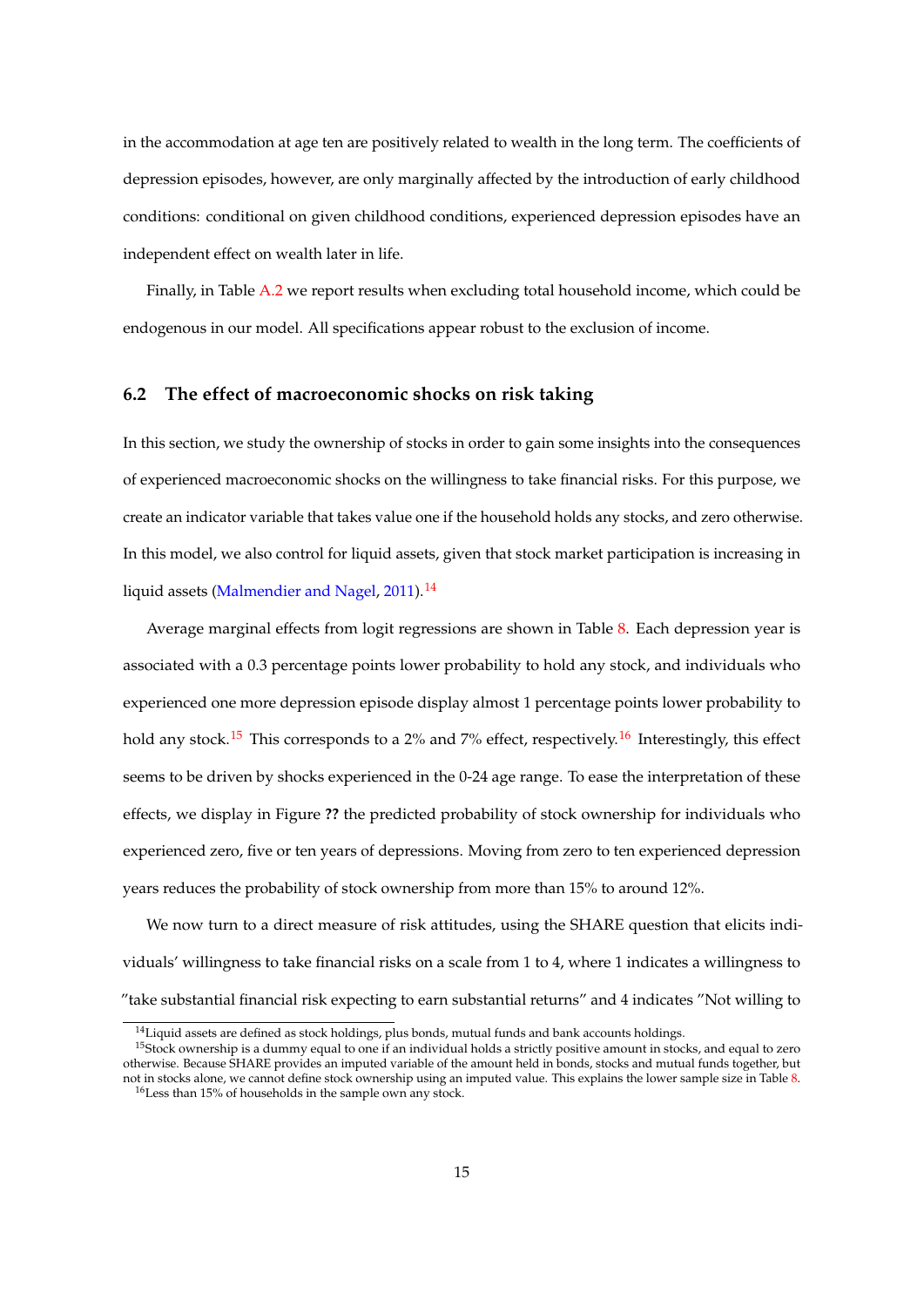take any financial risks". We model the cumulative probability of the four ordinal outcomes with an ordered probit model.

Results are shown in Table [9.](#page-30-1) The effect of experienced depression years and of experienced depression episodes is not significant. When exploring the age pattern of experienced depression years, we find that depression years experienced at earlier ages do not significantly affect risk aversion later in life. On the contrary, we find a positive and significant effect of depression years on risk aversion for shocks experienced after the age of 24.

Because the estimated coefficients of ordered probit models are not easy to interpret, we calculate the predicted probability of the fourth outcome (highest risk aversion) at zero, five and ten experienced depression years. We report predicted probability for this outcome because most individuals (almost 75% of the sample) report not being willing to take any financial risk. Results are shown in Figure [6.](#page-24-0) We observe that moving from zero to ten experienced depression years in middle-age increases the probability of reporting no willingness to take any financial risk from 75% to around 87%. The effect is somewhat smaller for depression years experienced when older: in this case, the probability increases from 75% to around 82%. The effect of depression years experienced when younger is negative but not statistically significant.

### **7 Macroeconomic shocks and early savings decisions**

In our previous analyses, we have studied how experienced macroeconomic shocks can explain savings in the long run, when individuals are older than 50. We now ask whether experienced macroeconomic shocks affect initial investment and home-ownership decisions. Indeed, these choices might be sticky, so that earlier experiences might affect wealth and its composition later in life through the initial investment decision. This would imply that macroeconomic shocks do not only directly affect the size of wealth through, for instance, lower returns, but also through saving behaviour. Therefore, we now zoom into the timing of first investment decisions to provide evidence on whether experienced macroeconomic shocks explain the hazard of these decisions.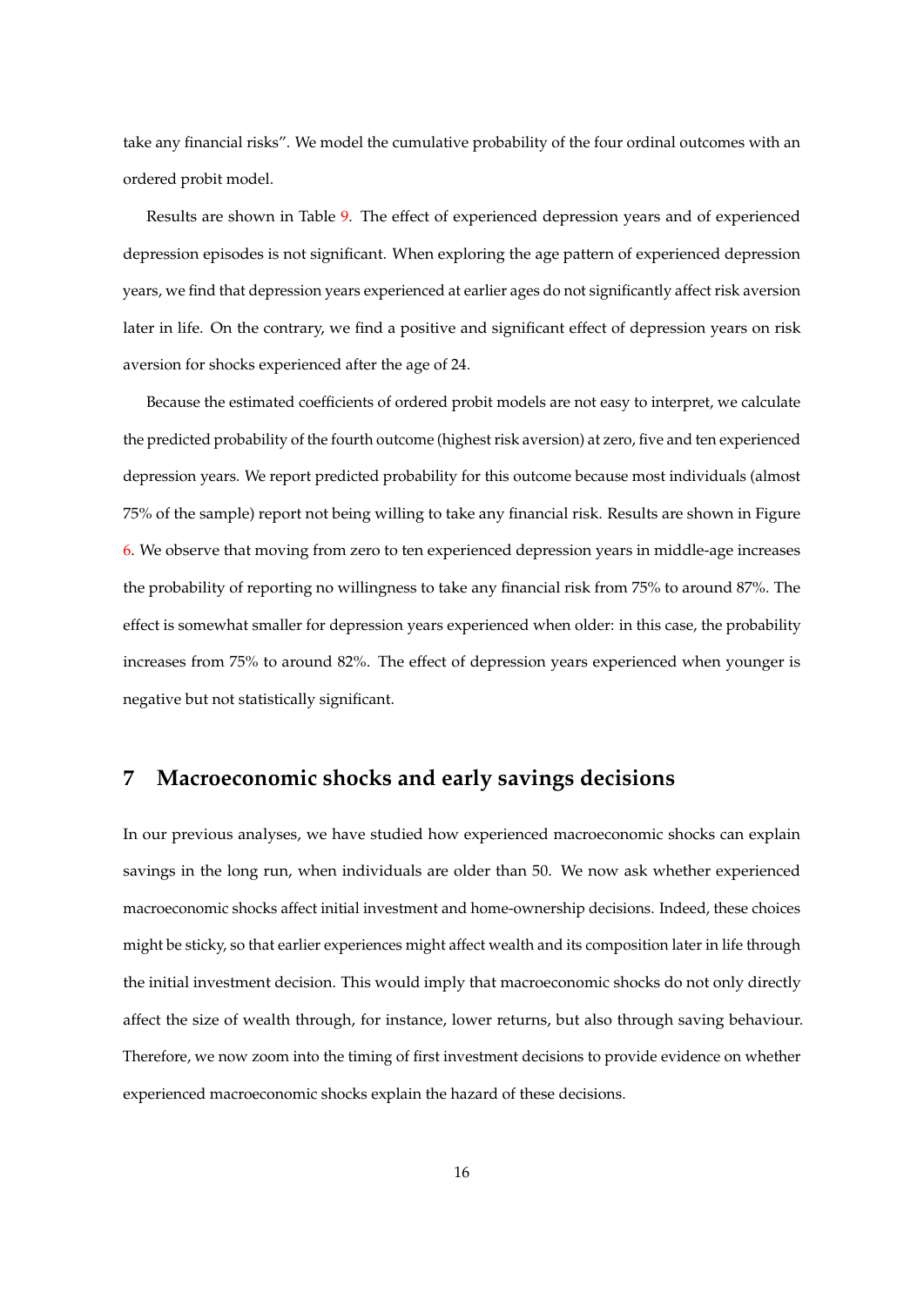This is possible because SHARE data includes a retrospective survey, collected in wave 3 and wave 7, called SHARELIFE that focuses on respondents' life histories. SHARELIFE is unique in that it gathers detailed information about what happened in important areas of respondents' lives from their birth until the date of the interview. This includes information about partners and children, housing history, employment history and health. Importantly, it collects information on savings decisions made by individuals.

More specifically, all respondents are asked about a number of investments they may have made during their life, including stocks. If they have made any such investment, they are further asked in what year they invested for the first time in that specific investment type. Moreover, individuals are asked about their whole housing history. For each accommodation where they have lived for more than six months, they are further asked whether they lived there as an owner, a member of a cooperative, a tenant, or rent free. We complement this information with information on when individuals started to live on their own or established their own household to infer if and when they first became home owners.

The information contained in SHARELIFE allows us to construct a retrospective panel with yearly information on individuals' employment status, marital status, number of children, as well as time constant characteristics such as childhood conditions. We merge to this dataset an indicator of experienced macroeconomic shocks, which varies by year and country, and we create a cumulative measure of the total number of depression years experienced by each individual at each point in their lifetime.

In Table [10](#page-31-0) we show the effect of experienced depression years on the hazard of home and stock ownership. In all models, we control for household and individual characteristics, as well as for early childhood conditions. Standard errors are clustered at the household level. We also include year of birth dummies, to control for any aggregate cohort effect.

Interestingly, we find a positive and significant effect of experienced depression years on the hazard of house ownership (Column 1). This means that each experienced depression year increases the probability of becoming home-owner by almost 3%. In terms of stock ownership, we find in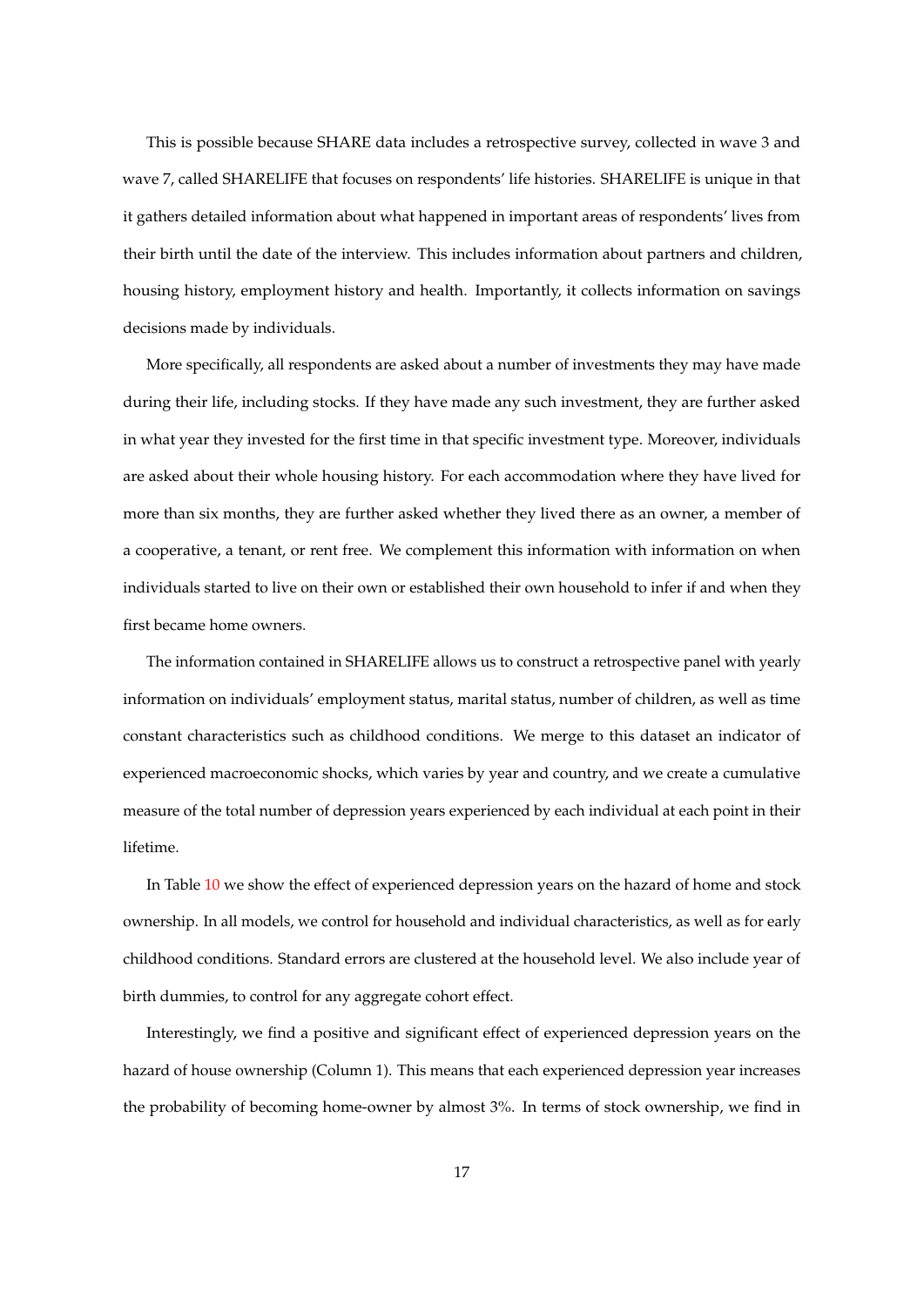Column 2 that experienced depression years reduce the hazard of stock ownership by 2%.

These results highlight two important facts. First, macroeconomic experiences affect early savings decisions, which in turn can impact the trajectory of lifetime investments, ultimately leading to significantly different saving decisions in the long-run. This might be especially true for the investment in a house, which is likely to be more sticky than other types of investment. Second, living through an economic depression induces a shift in portfolio choices away from risky investments.

### **8 Conclusions**

In this paper, we have studied what the long-term effects of experienced macroeconomic shocks are on wealth, portfolio choices and risk aversion of older individuals. Following Barro and Ursúa [\(2008\)](#page-35-0), we have defined macroeconomic shocks as multi-year peak-to-trough GDP declines of at least 10 percent. We have drawn on very rich data on the current financial position and life-histories of a representative sample of the 50+ population in twelve countries. To understand the effect of depressions on the entire distribution of wealth, we have used a set of unconditional quantile regressions. Furthermore, to better understand the channels through which macroeconomic shocks shape long-term wealth, we have looked at risk aversion and the timing of the first investment decisions.

Our findings show that individuals who experienced more economic depression episodes have lower total wealth, lower real wealth and lower financial wealth in absolute terms. They also display a lower probability to invest in risky assets and higher risk aversion.

When analysing early investment decisions, we find that experienced depression years positively predict the hazard of an individual's first home-ownership, and negatively predict the hazard of first investment in stocks, pointing to a shift in portfolio choices away from risky investments. These early choices appear to be sticky and to shape wealth in the long-term, as we find a statistically significant positive effect of economic depression experienced when younger than 25 on real wealth when old, and a negative effect of economic depressions experienced when younger than 25 on stock ownership when old.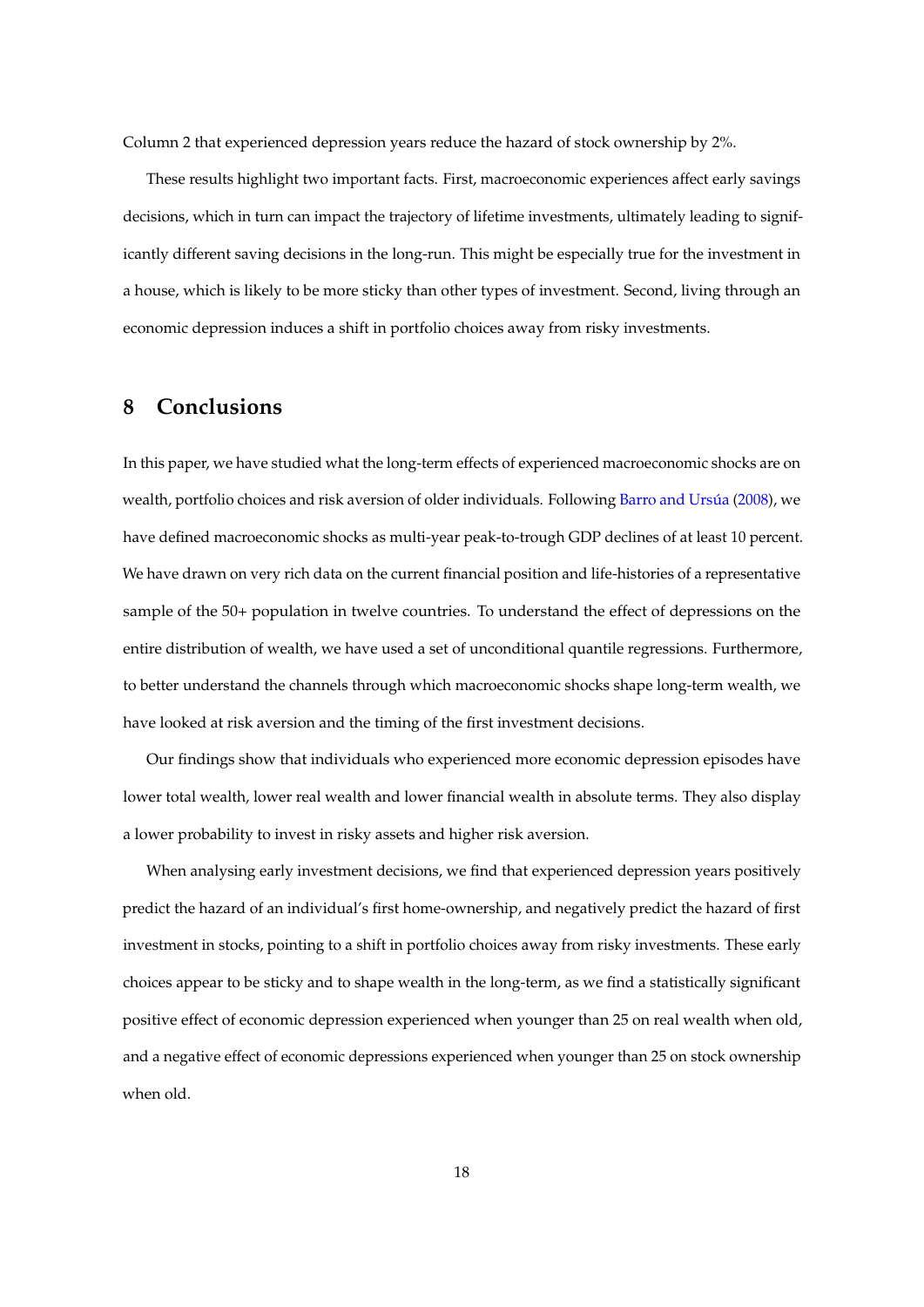Our results may help shed some light on the different wealth and portfolio composition of different generations of Europeans. Moreover, studying the effect of negative macroeconomic shocks experienced at different stages of life on wealth accumulation is particularly important in light of the recent financial crisis and current pandemic.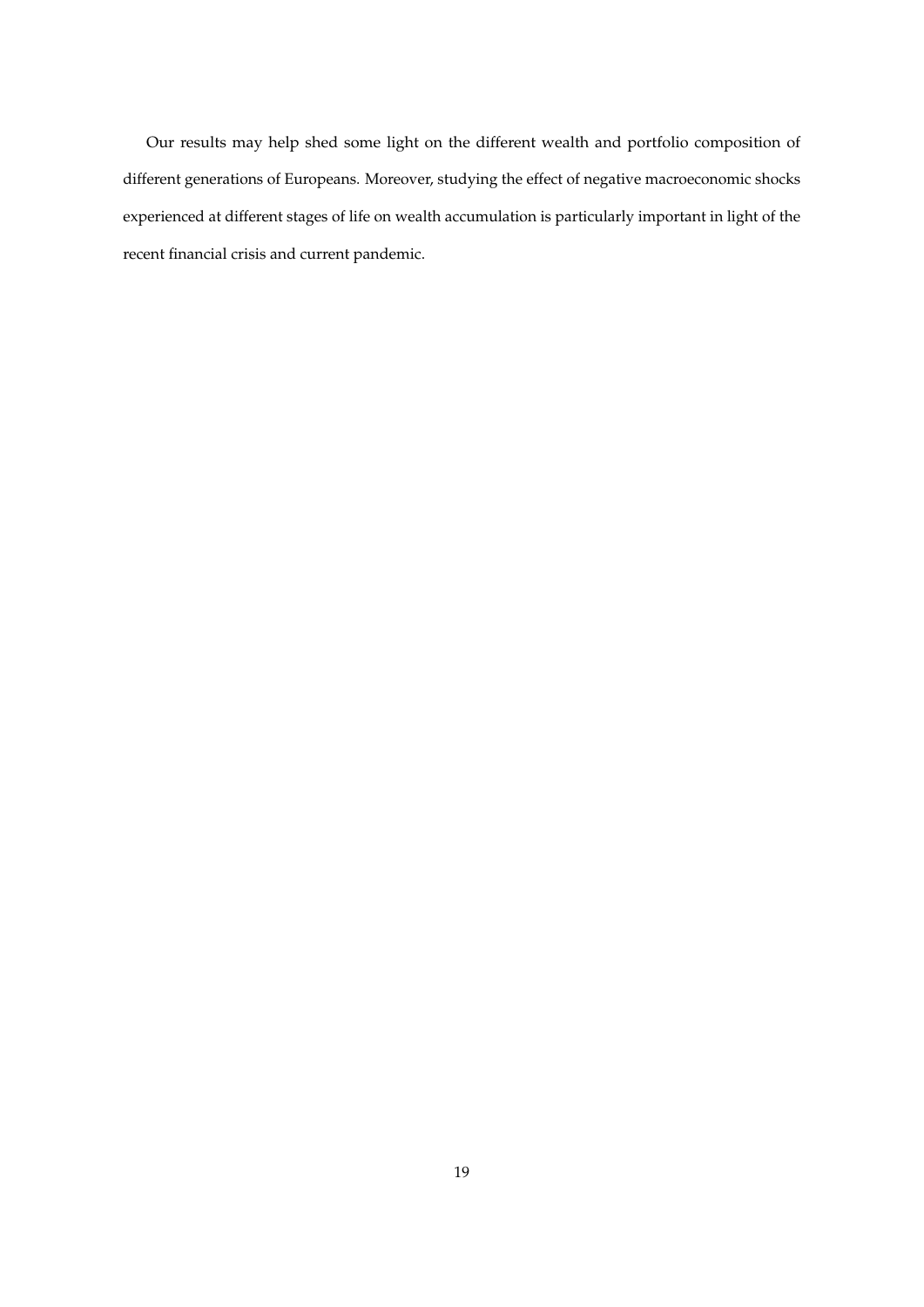### Figure 1: Experienced depression years

<span id="page-19-1"></span>

<span id="page-19-0"></span>Notes: this graph displays the average number of experienced depression years of households in the sample, by country of interview.

| VARIABLES                 | Mean  | St. Dev. | Min      | Max   | N       |
|---------------------------|-------|----------|----------|-------|---------|
|                           |       |          |          |       |         |
| Male financial respondent | 0.43  | 0.50     | $\theta$ | 1     | 100,048 |
| Age                       | 67.01 | 10.74    | 50       | 90    | 100,048 |
| Year of birth             | 1,943 | 11.34    | 1,914    | 1,965 | 100,048 |
| Married                   | 0.59  | 0.49     | 0        | 1     | 100,048 |
| Number of children        | 2.03  | 1.44     | 0        | 19    | 100,048 |
| Years of education        | 10.16 | 4.64     | 0        | 25    | 100,048 |
| Retired                   | 0.52  | 0.50     | 0        | 1     | 100,048 |
| Stock ownership           | 0.1   | 0.30     | 0        | 1     | 97,292  |
| Home ownership            | 0.73  | 0.44     | 0        | 1     | 100,048 |
| Risk attitudes            | 3.72  | 0.56     | 1        | 4     | 37,416  |
|                           |       |          |          |       |         |

Table 1: Descriptive statistics

Notes: This table shows the mean, standard deviation, maximum and minimum values, and number of observations for a selection of variables, computed on a sample that includes twelve European countries (Austria, Belgium, Denmark, France, Germany, Greece, Italy, the Netherlands, Portugal, Spain, Sweden and Switzerland), over the period 2004-2015.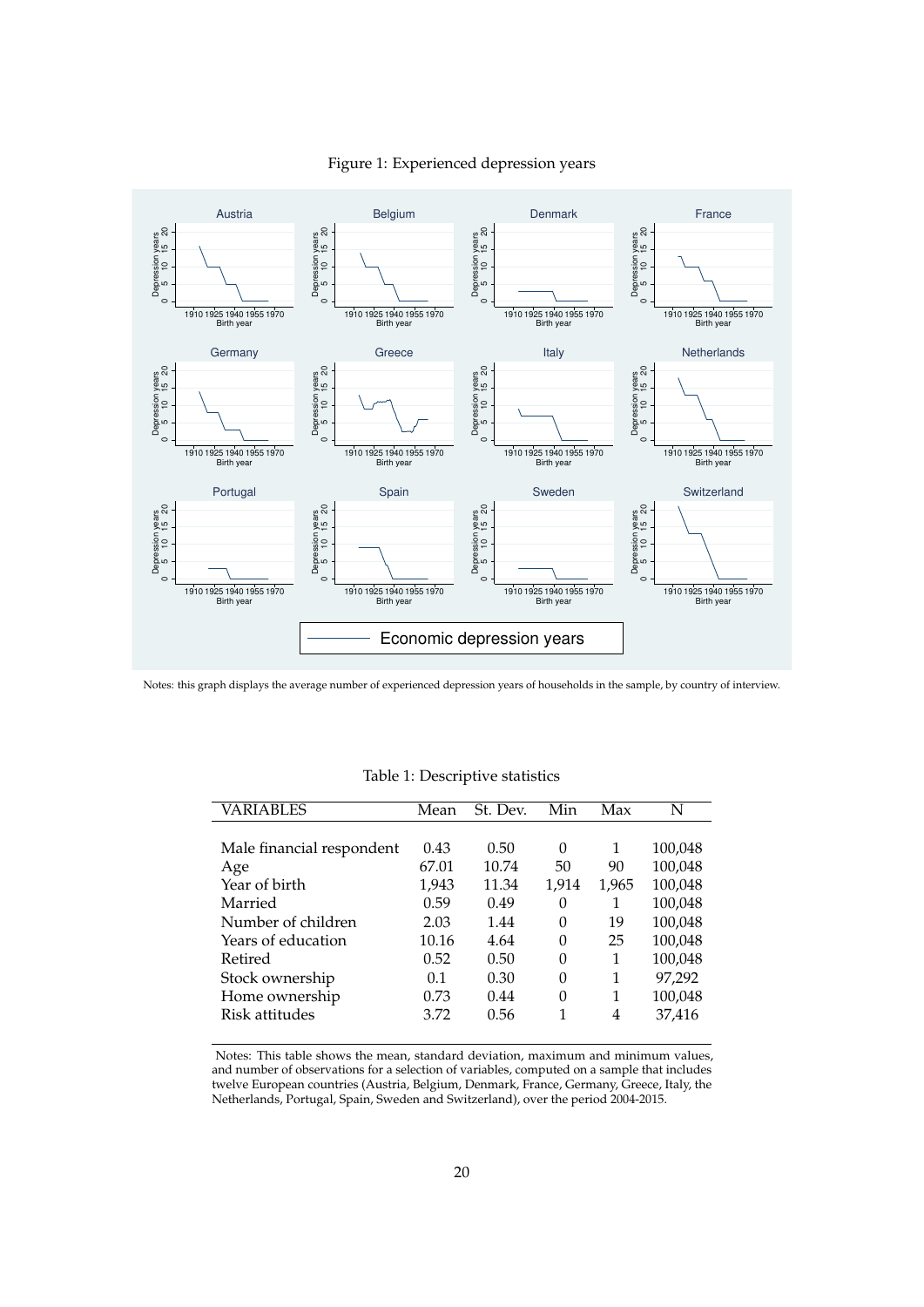<span id="page-20-1"></span>

#### Figure 2: Experienced depression episodes

Notes: this graph displays the average number of experienced depression episodes of households in the sample, by country of interview.

Table 2: Descriptive statistics of monetary values

<span id="page-20-0"></span>

| VARIABLES                                                                                 | Mean                                               | p25                                           | p50                                               | p75                                                | N                                        |
|-------------------------------------------------------------------------------------------|----------------------------------------------------|-----------------------------------------------|---------------------------------------------------|----------------------------------------------------|------------------------------------------|
| Total household income<br>Total net wealth<br>Total real wealth<br>Total financial wealth | 32,336.22<br>268.343.52<br>229.867.70<br>38.475.81 | 12.842.79<br>54.790.15<br>19.793.48<br>219.70 | 22.112.53<br>179.750.15<br>157,135.88<br>7.658.15 | 38.412.40<br>339.019.36<br>293.116.83<br>37.949.03 | 100,048<br>100,048<br>100,048<br>100.048 |
|                                                                                           |                                                    |                                               |                                                   |                                                    |                                          |

Notes: Monetary values are expressed in German 2015 Euro.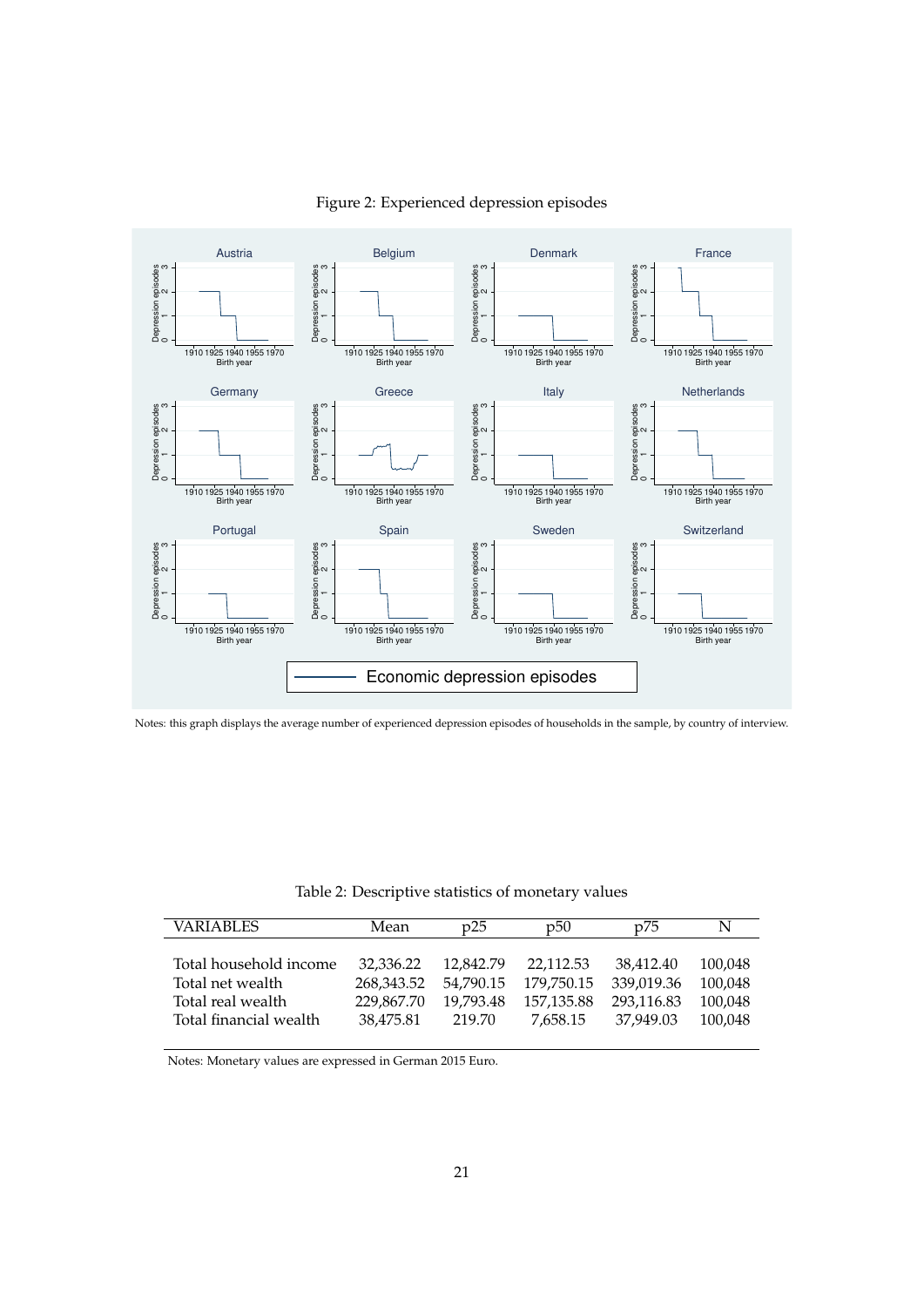<span id="page-21-0"></span>

Figure 3: Experienced depression years, by age

Notes: this graph displays the average number of experienced depression years of households in the sample, by country of interview and age at the event.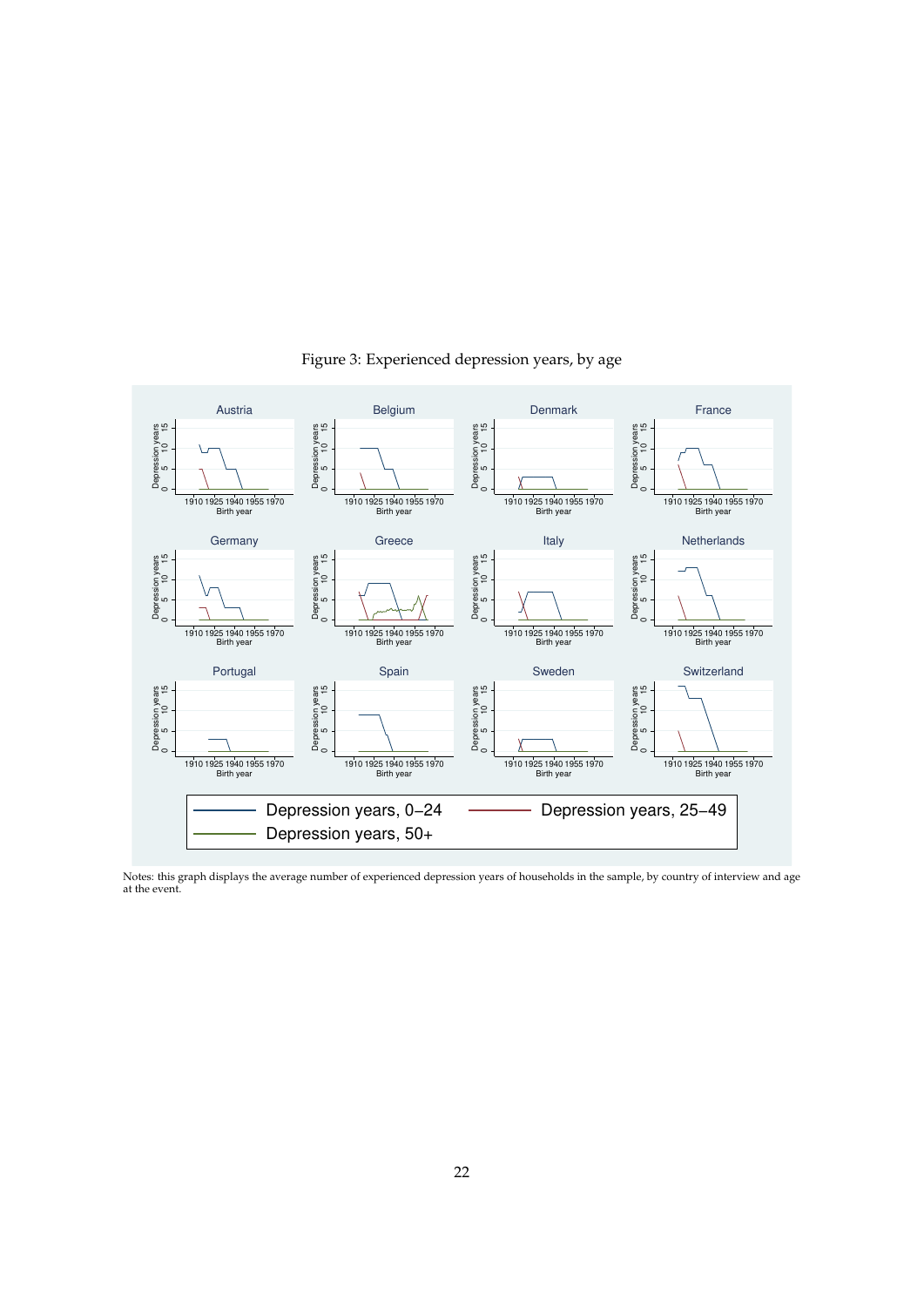<span id="page-22-0"></span>

### Figure 4: Net total wealth, by cohort of birth

Notes: this graph plots the count of experienced depression years against net total wealth held in old-age against number of experienced<br>depression years, by cohort of birth. Each dot in the figure represents a specific co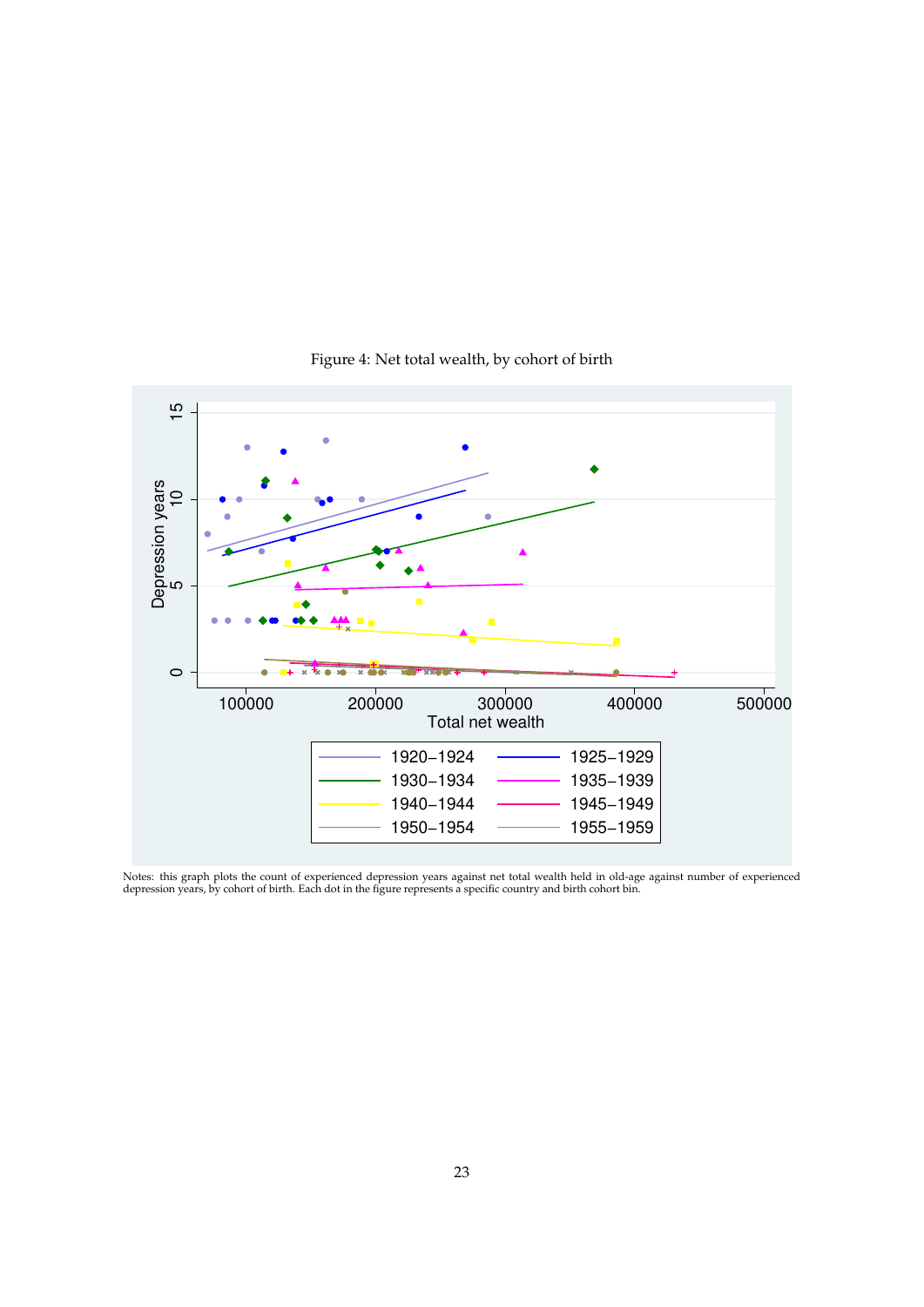

### Figure 5: Predicted probabilities of stock ownership

Notes: this figure displays predicted probabilities of stock ownership, using a logit model and specification (1).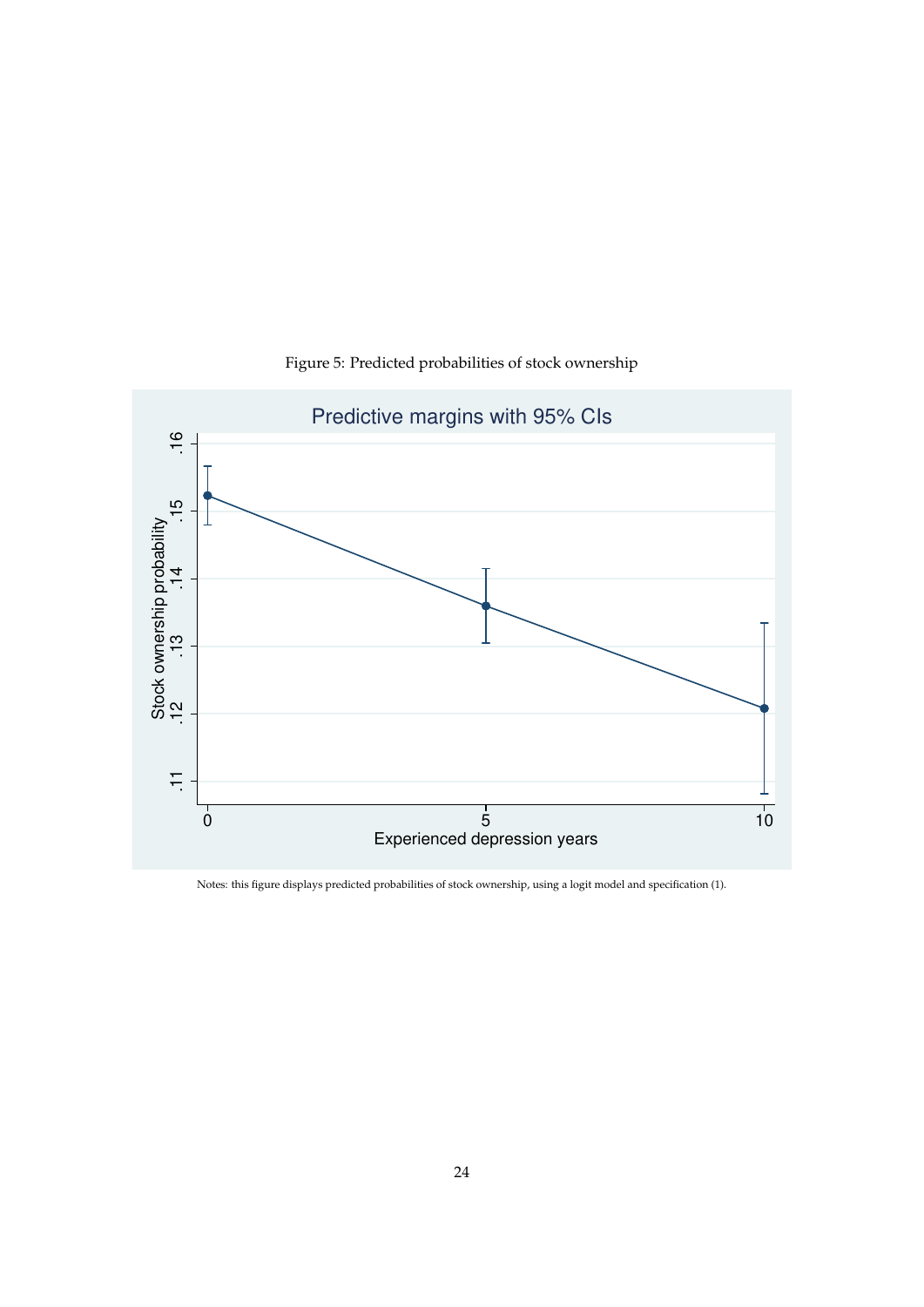<span id="page-24-0"></span>

### Figure 6: Predicted probabilities of highest risk aversion

Notes: this figure displays predicted probabilities for outcome 4 ("Not willing to take any financial risk"), using an ordered probit model of the willingness to take financial risk and specification (2).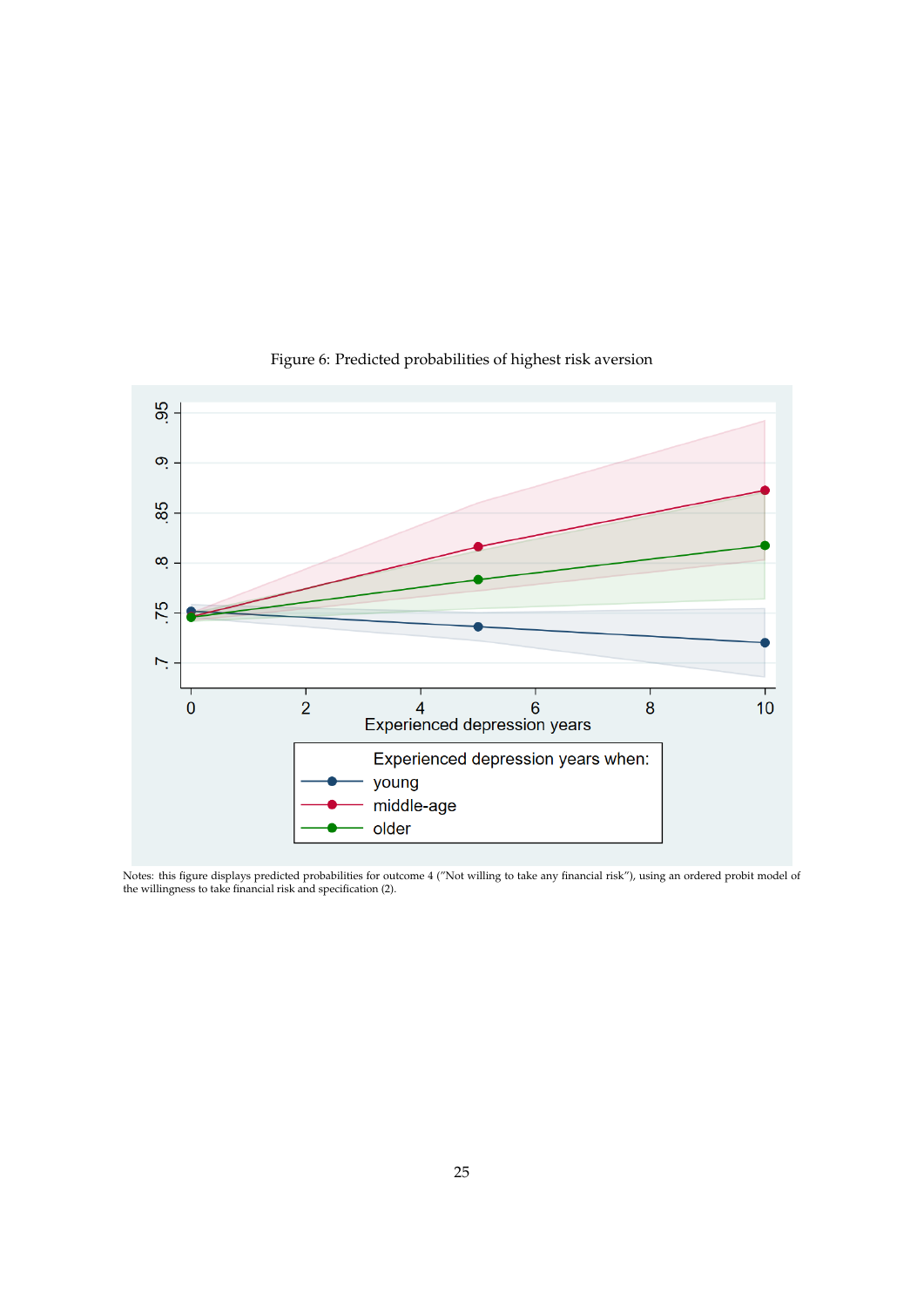

Figure 7: Failure curves

Notes: this figure displays failure curves of time to first house ownership and first stock ownership by country.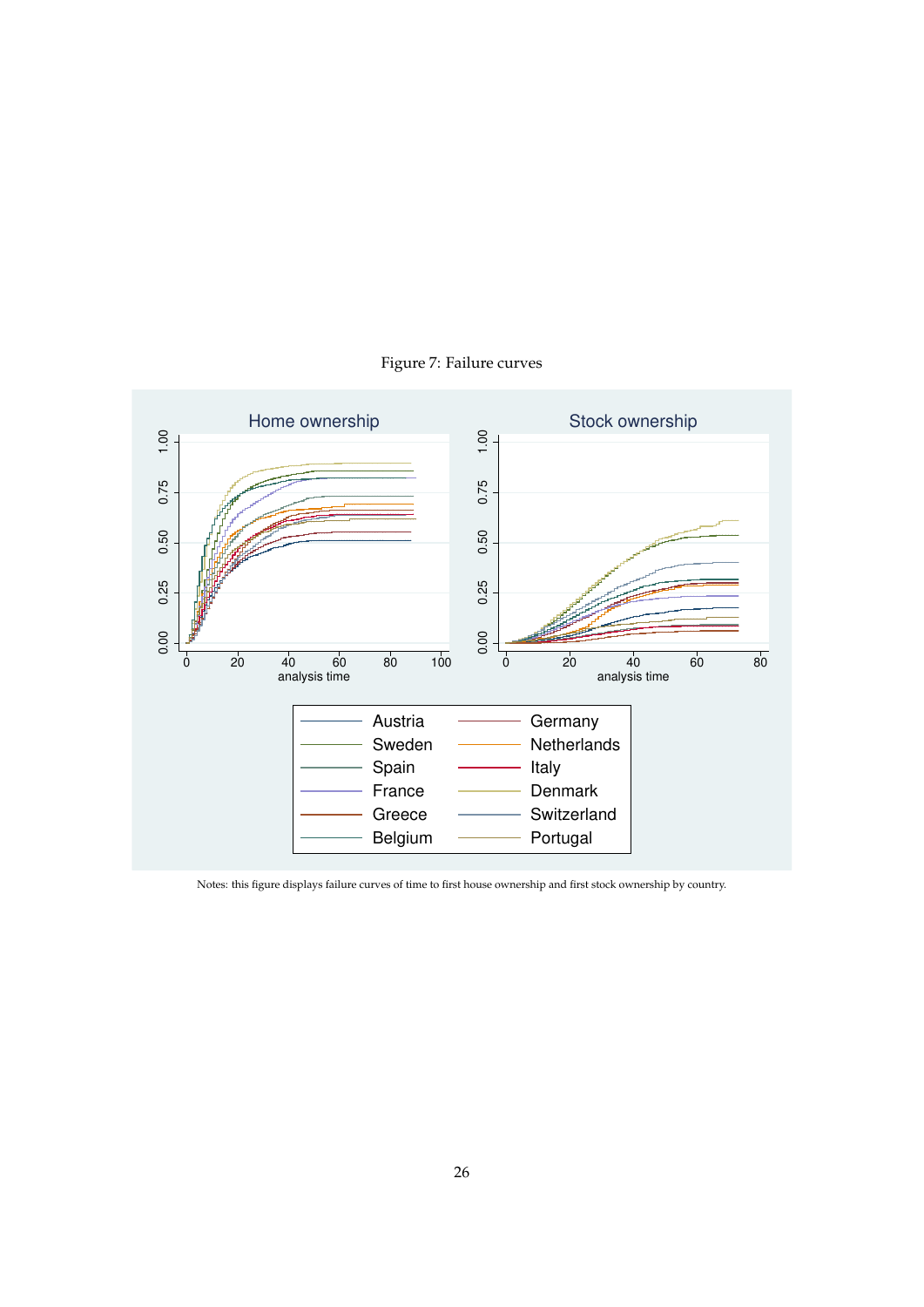<span id="page-26-0"></span>

|                             | (1)              | (2)              | (3)                     |
|-----------------------------|------------------|------------------|-------------------------|
| <b>VARIABLES</b>            | Total Net Wealth | Total Net Wealth | <b>Total Net Wealth</b> |
|                             |                  |                  |                         |
| Depression years            | $-286.7$         |                  |                         |
|                             | (745.6)          |                  |                         |
| Depression episodes         |                  | $-10,918***$     |                         |
|                             |                  | (4, 143)         |                         |
|                             |                  |                  |                         |
| Depression years, age 0-24  |                  |                  | 2,419***                |
|                             |                  |                  | (750.7)                 |
| Depression years, age 25-49 |                  |                  | $-9,428***$             |
|                             |                  |                  | (2,299)                 |
| Depression years, age 50+   |                  |                  | $-9,943***$             |
|                             |                  |                  | (1,065)                 |
|                             |                  |                  |                         |
| Observations                | 100,103          | 100,103          | 100,103                 |
| $R^2$                       | 0.171            | 0.172            | 0.172                   |
|                             |                  |                  |                         |
| Country FE                  | Yes              | Yes              | Yes                     |
| Birth year FE               | Yes              | Yes              | Yes                     |
| Year FE                     | Yes              | Yes              | Yes                     |
| Controls                    | Yes              | Yes              | Yes                     |

Table 3: Macroeconomic shocks and total net wealth. Median regressions.

Notes: The table reports the effects experienced depression years or episodes on median wealth, estimated via Recentered Influence Function (RIF) unconditional quantile regressions. Standard errors clustered by country and year of birth in parentheses. The regression includes marital status, number of children, education level, retirement status and total household income as control variables. \*\*\*  $p<0.01$ , \*\*  $p<0.05$ , \*  $p<0.1$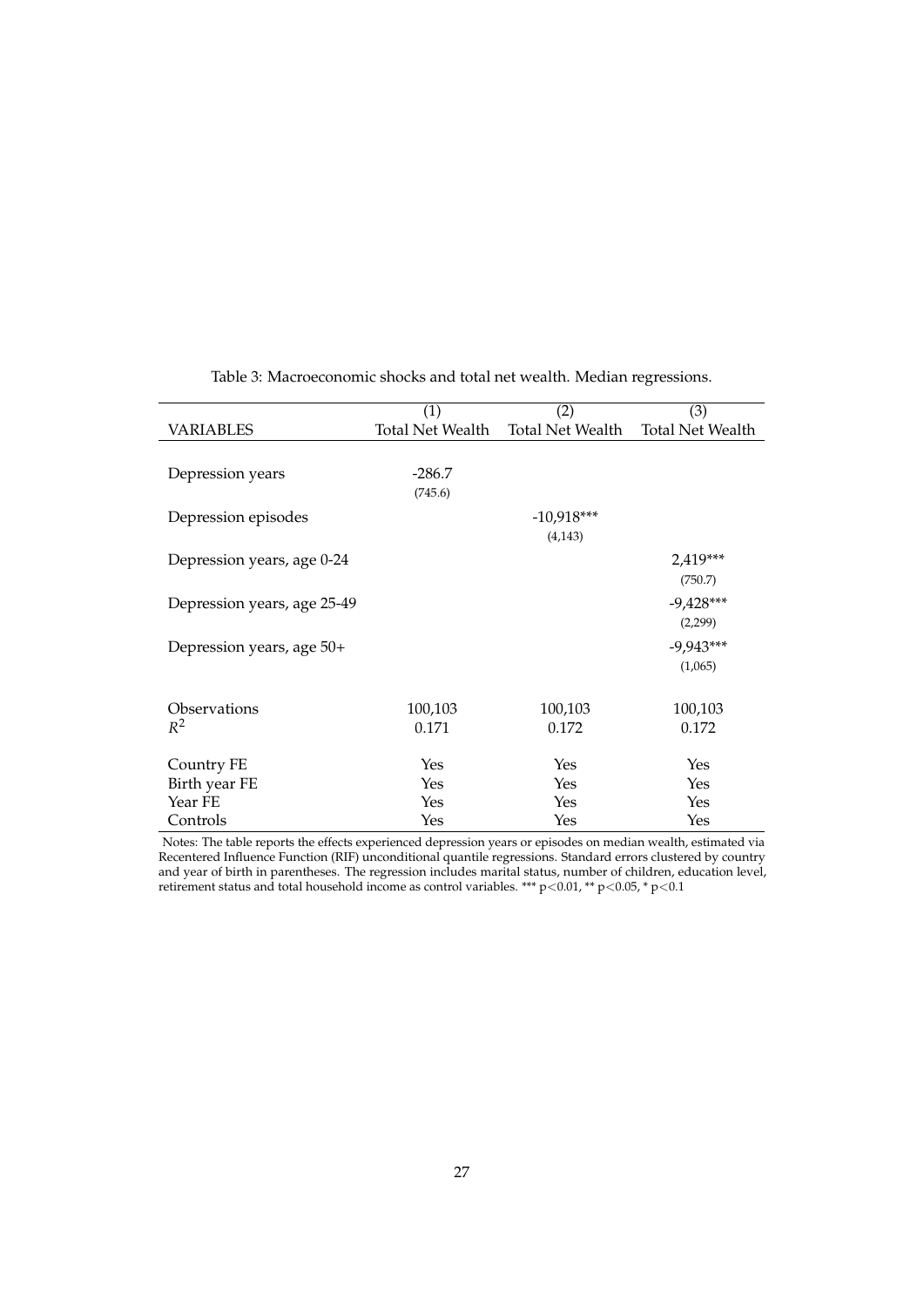<span id="page-27-0"></span>

|                             | (1)         | (2)         | (3)                     |
|-----------------------------|-------------|-------------|-------------------------|
| <b>VARIABLES</b>            | Real Wealth |             | Real Wealth Real Wealth |
|                             |             |             |                         |
| Depression years            | $-868.8$    |             |                         |
|                             | (637.0)     |             |                         |
|                             |             |             |                         |
| Depression episodes         |             | $-9,354***$ |                         |
|                             |             | (3,548)     |                         |
| Depression years, age 0-24  |             |             | $1,204*$                |
|                             |             |             | (651.1)                 |
|                             |             |             |                         |
| Depression years, age 25-49 |             |             | $-6,797***$             |
|                             |             |             | (2,188)                 |
| Depression years, age 50+   |             |             | $-8,356***$             |
|                             |             |             | (992.4)                 |
|                             |             |             |                         |
| Observations                | 100,103     | 100,103     | 100,103                 |
|                             |             |             |                         |
| $R^2$                       | 0.165       | 0.165       | 0.166                   |
|                             |             |             |                         |
| Country FE                  | Yes         | Yes         | Yes                     |
| Birth year FE               | Yes         | Yes         | Yes                     |
| Year FE                     | Yes         | Yes         | Yes                     |
| Controls                    | Yes         | Yes         | Yes                     |

Table 4: Macroeconomic shocks and real wealth. Median regressions.

Notes: The table reports the effects experienced depression years or episodes on median wealth, estimated via Recentered Influence Function (RIF) unconditional quantile regressions. Standard errors clustered by country and year of birth in parentheses. The regression includes marital status, number of children, education level, retirement status and total household income as control variables. \*\*\*  $p < 0.01$ , \*\*  $p < 0.05$ , \*  $p < 0.1$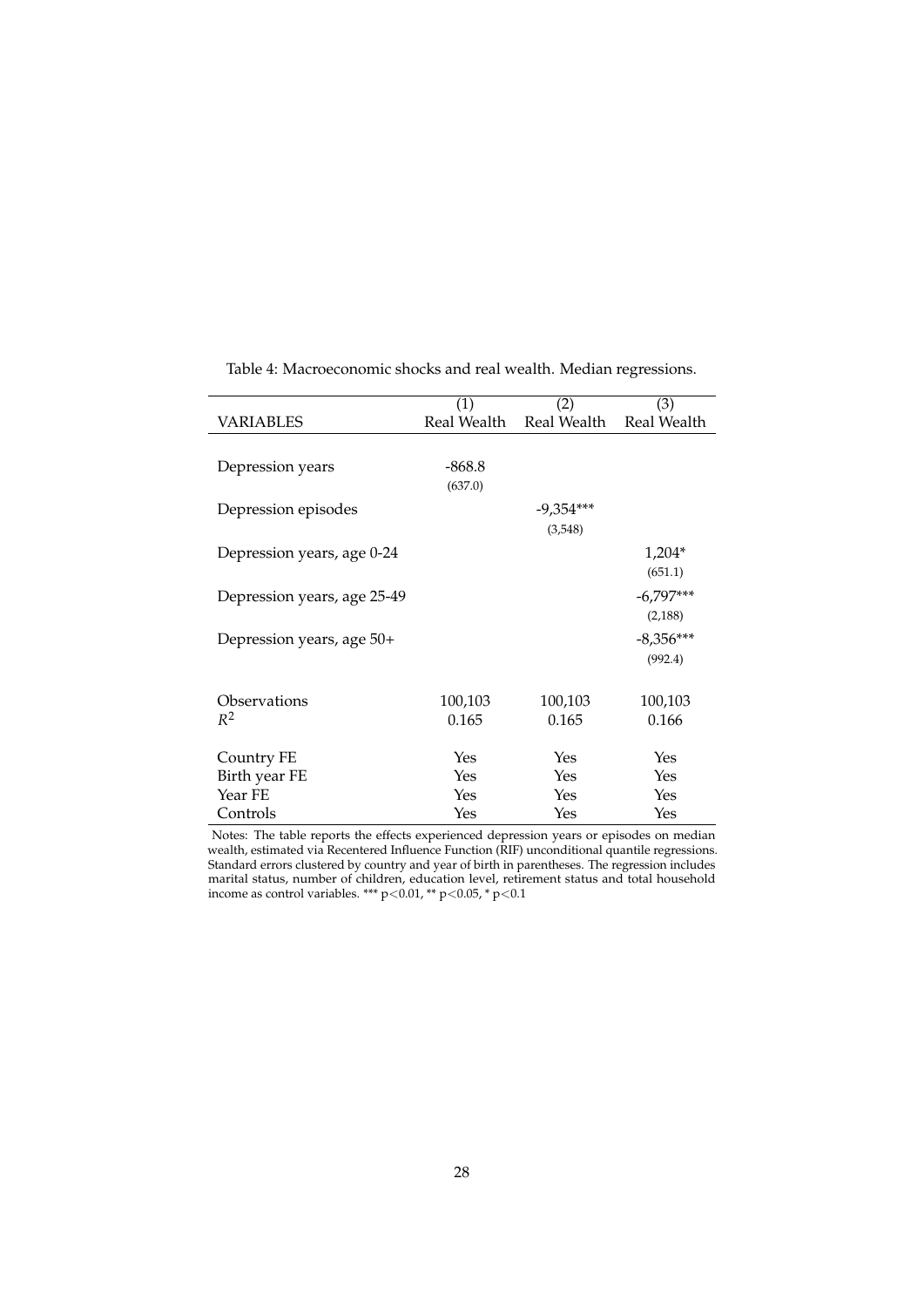<span id="page-28-0"></span>

|                             | (1)              | (2)              | (3)              |
|-----------------------------|------------------|------------------|------------------|
| <b>VARIABLES</b>            | Financial Wealth | Financial Wealth | Financial Wealth |
|                             |                  |                  |                  |
| Depression years            | $-180.6$         |                  |                  |
|                             | (113.6)          |                  |                  |
| Depression episodes         |                  | $-2,726***$      |                  |
|                             |                  | (634.7)          |                  |
| Depression years, age 0-24  |                  |                  | 324.8***         |
|                             |                  |                  | (112.4)          |
| Depression years, age 25-49 |                  |                  | $-1,596***$      |
|                             |                  |                  | (446.6)          |
| Depression years, age 50+   |                  |                  | $-2,009***$      |
|                             |                  |                  | (153.4)          |
|                             |                  |                  |                  |
| Observations                | 100,103          | 100,103          | 100,103          |
| $R^2$                       | 0.212            | 0.212            | 0.213            |
|                             |                  |                  |                  |
| Country FE                  | Yes              | Yes              | Yes              |
| Birth year FE               | Yes              | Yes              | Yes              |
| Year FE                     | Yes              | Yes              | Yes              |
| Controls                    | Yes              | Yes              | Yes              |

Table 5: Macroeconomic shocks and financial wealth. Median regressions.

Notes: The table reports the effects experienced depression years or episodes on median wealth, estimated via Recentered Influence Function (RIF) unconditional quantile regressions. Standard errors clustered by country and year of birth in parentheses. The regression includes marital status, number of children, education level, retirement status and total household income as control variables. \*\*\*  $p<0.01$ , \*\*  $p<0.05$ , \*  $p<0.1$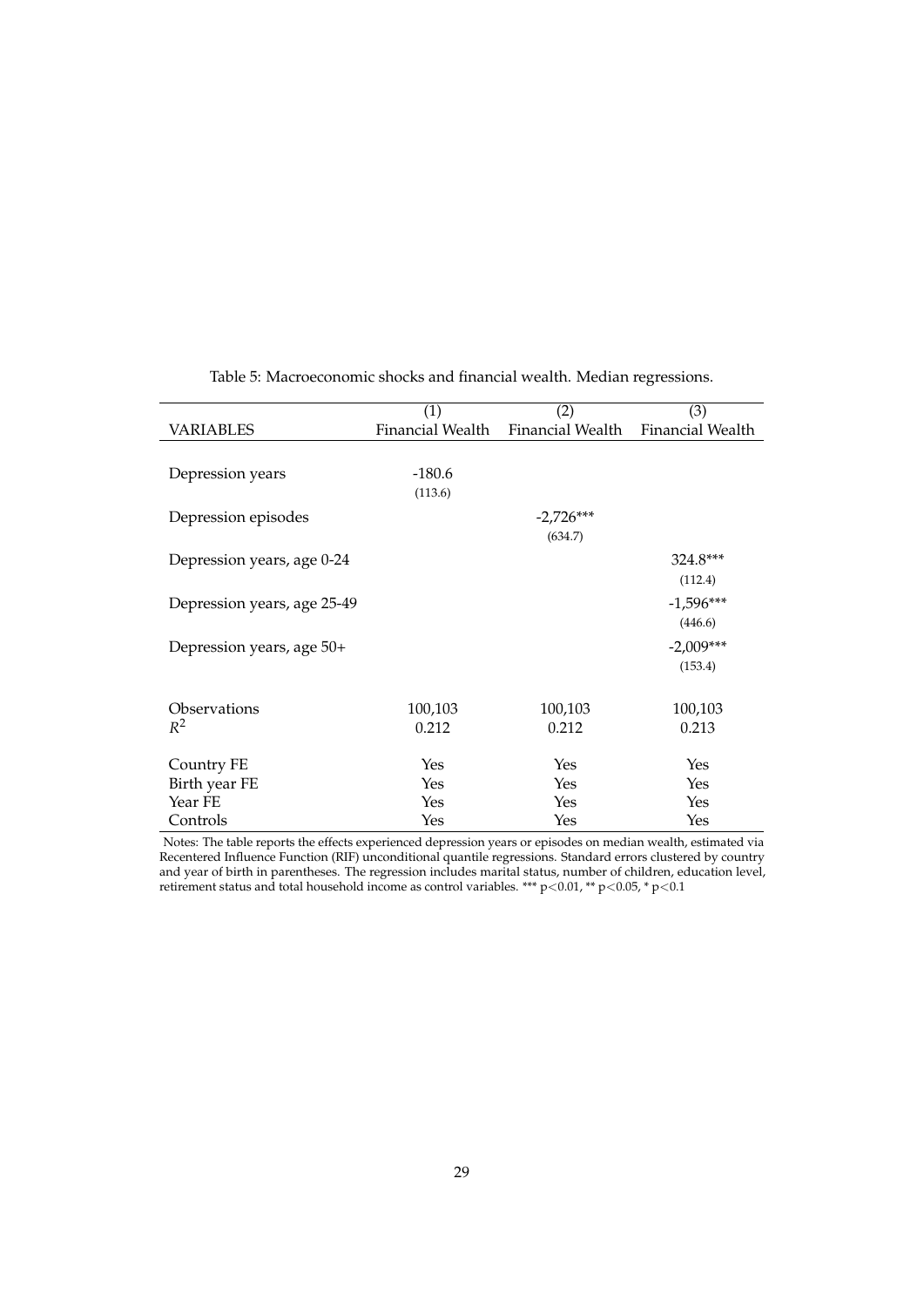|                  | (1)         | (2)         | (3)      | (4)        | (5)      |
|------------------|-------------|-------------|----------|------------|----------|
| VARIABLES        | q10         | q25         | q50      | q75        | q90      |
|                  |             |             |          |            |          |
| Total net wealth | $-415.4*$   | $-805.3$    | -286.7   | 641.6      | 905.5    |
|                  | (227.9)     | (766.6)     | (745.6)  | (1,230)    | (2, 419) |
|                  |             |             |          |            |          |
| Real wealth      | $-41.81*$   | 161.3       | $-868.8$ | $-846.3$   | $-1,656$ |
|                  | (22.66)     | (515.5)     | (637.0)  | (942.7)    | (2,002)  |
|                  |             |             |          |            |          |
| Financial wealth | $-190.9***$ | $-170.4***$ | $-180.6$ | $1,062***$ | 2,766*** |
|                  | (20.45)     | (37.49)     | (113.6)  | (364.2)    | (1,021)  |
|                  |             |             |          |            |          |
| Observations     | 100,103     | 100,103     | 100,103  | 100,103    | 100,103  |
|                  |             |             |          |            |          |
| Country FE       | Yes         | Yes         | Yes      | Yes        | Yes      |
| Birth year FE    | Yes         | Yes         | Yes      | Yes        | Yes      |
| Year FE          | Yes         | Yes         | Yes      | Yes        | Yes      |
| Controls         | Yes         | Yes         | Yes      | Yes        | Yes      |

<span id="page-29-0"></span>Table 6: Unconditional quantile treatment effect of depression years on wealth

Notes: The table reports the unconditional quantile treatment effects of experienced depression years on wealth. Unconditional quantile treatment effects are estimated via Recentered Influence Function (RIF) regressions. Standard errors clustered by country and year of birth in parentheses. The regression includes marital status, number of children, education level, retirement status and total household income as control variables. \*\*\* p<0.01, \*\* p<0.05, \*  $p<0.1$ 

<span id="page-29-1"></span>

| Table 7: Unconditional quantile treatment effect of depression episodes on wealth |
|-----------------------------------------------------------------------------------|
|-----------------------------------------------------------------------------------|

| (1)<br>q10  | (2)<br>q25  | (3)<br>q50   | (4)<br>q75  | (5)<br>q90 |
|-------------|-------------|--------------|-------------|------------|
|             |             |              |             |            |
| $-2,561*$   | $-8,973**$  | $-10,918***$ | $-15,475**$ | $-18,324$  |
| (1,346)     | (4,324)     | (4, 143)     | (6,693)     | (13,603)   |
|             |             |              |             |            |
| $-379.6***$ | $-1,926$    | $-9,354***$  | $-13,828**$ | -14,230    |
| (116.1)     | (2,878)     | (3,548)      | (5,399)     | (11, 326)  |
|             |             |              |             |            |
| $-856.9***$ | $-711.9***$ | $-2,726***$  | $-2,290$    | 3,012      |
| (156.4)     | (217.5)     | (634.7)      | (1,990)     | (5, 195)   |
|             |             |              |             |            |
|             |             |              |             | 100,103    |
|             |             |              |             |            |
| Yes         | Yes         | Yes          | Yes         | Yes        |
| Yes         | Yes         | Yes          | Yes         | Yes        |
| Yes         | Yes         | Yes          | Yes         | Yes        |
| Yes         | Yes         | Yes          | Yes         | Yes        |
|             | 100,103     | 100,103      | 100,103     | 100,103    |

Notes: The table reports the unconditional quantile treatment effects of experienced depression episodes on wealth. Unconditional quantile treatment effects are estimated via Recentered Influence Function (RIF) regressions. Standard errors clustered by country and year of birth in parentheses. The regression includes marital status, number of children, education level, retirement status and total household income as control variables. \*\*\* p<0.01, \*\* p<0.05, \* p<0.1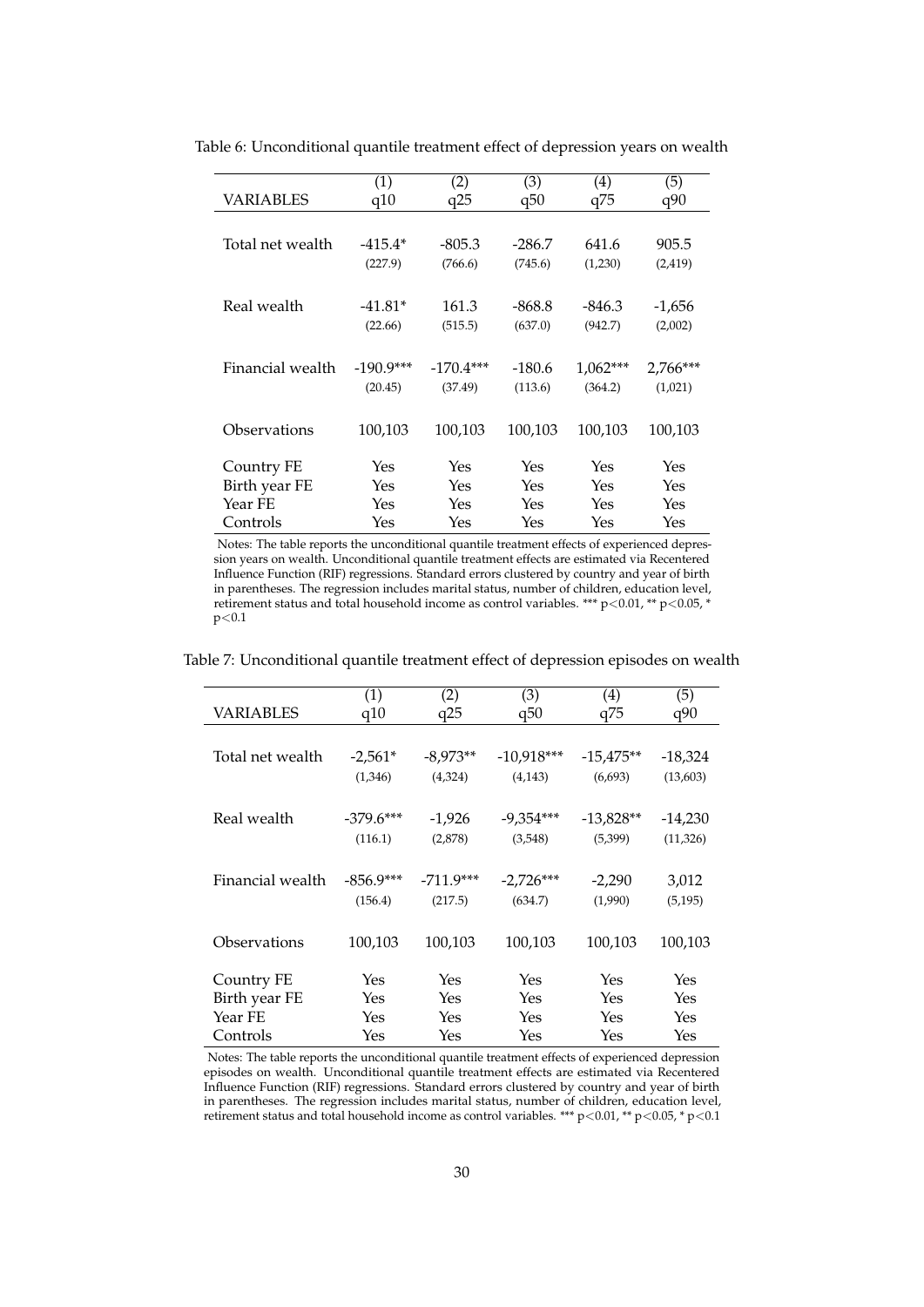<span id="page-30-0"></span>

|                             | (1)             | (2)             | (3)             |
|-----------------------------|-----------------|-----------------|-----------------|
| <b>VARIABLES</b>            | Stock ownership | Stock ownership | Stock ownership |
|                             |                 |                 |                 |
| Depression years            | $-0.00326***$   |                 |                 |
|                             | (0.000884)      |                 |                 |
|                             |                 |                 |                 |
| Depression episodes         |                 | $-0.00981*$     |                 |
|                             |                 | (0.00561)       |                 |
| Depression years, age 0-24  |                 |                 | $-0.00376***$   |
|                             |                 |                 | (0.000926)      |
| Depression years, age 25-49 |                 |                 | 0.00307         |
|                             |                 |                 | (0.00785)       |
| Depression years, age 50+   |                 |                 | 0.00431         |
|                             |                 |                 | (0.00300)       |
|                             |                 |                 |                 |
| Observations                | 97,327          | 97,327          | 97,327          |
|                             |                 |                 |                 |
| Country FE                  | Yes             | Yes             | Yes             |
| Birth year FE               | Yes             | Yes             | Yes             |
| Year FE                     | Yes             | Yes             | Yes             |
| Controls                    | Yes             | Yes             | Yes             |

#### Table 8: Macroeconomic shocks and stock ownership

<span id="page-30-1"></span>Notes: The table reports average marginal effects. Standard errors clustered by country and year of birth in parentheses. The regression includes marital status, number of children, education level, retirement status and total household income and liquid assets as control variables. \*\*\* p<0.01, \*\* p<0.05, \* p<0.1

|                             | (1)           | (2)           | (3)           |
|-----------------------------|---------------|---------------|---------------|
| <b>VARIABLES</b>            | Risk aversion | Risk aversion | Risk aversion |
|                             |               |               |               |
| Depression years            | $-0.0115$     |               |               |
|                             | (0.00709)     |               |               |
| Depression episodes         |               | 0.00770       |               |
|                             |               | (0.0427)      |               |
|                             |               |               |               |
| Depression years, age 0-24  |               |               | $-0.0110$     |
|                             |               |               | (0.00711)     |
| Depression years, age 25-49 |               |               | $0.0541***$   |
|                             |               |               | (0.0196)      |
| Depression years, age 50+   |               |               | $0.0278**$    |
|                             |               |               | (0.0120)      |
|                             |               |               |               |
| Observations                | 37,435        | 37,435        | 37,435        |
|                             |               |               |               |
| Country FE                  | Yes           | Yes           | Yes           |
| Birth year FE               | Yes           | Yes           | Yes           |
| Year FE                     | Yes           | Yes           | Yes           |
| Controls                    | Yes           | Yes           | Yes           |

Table 9: Risk aversion, ordered probit

Notes: Standard errors clustered by country and year of birth in parentheses. The regression includes marital status, number of children, education level, retirement status and total household income as control variables. \*\*\* p<0.01, \*\* p<0.05, \* p<0.1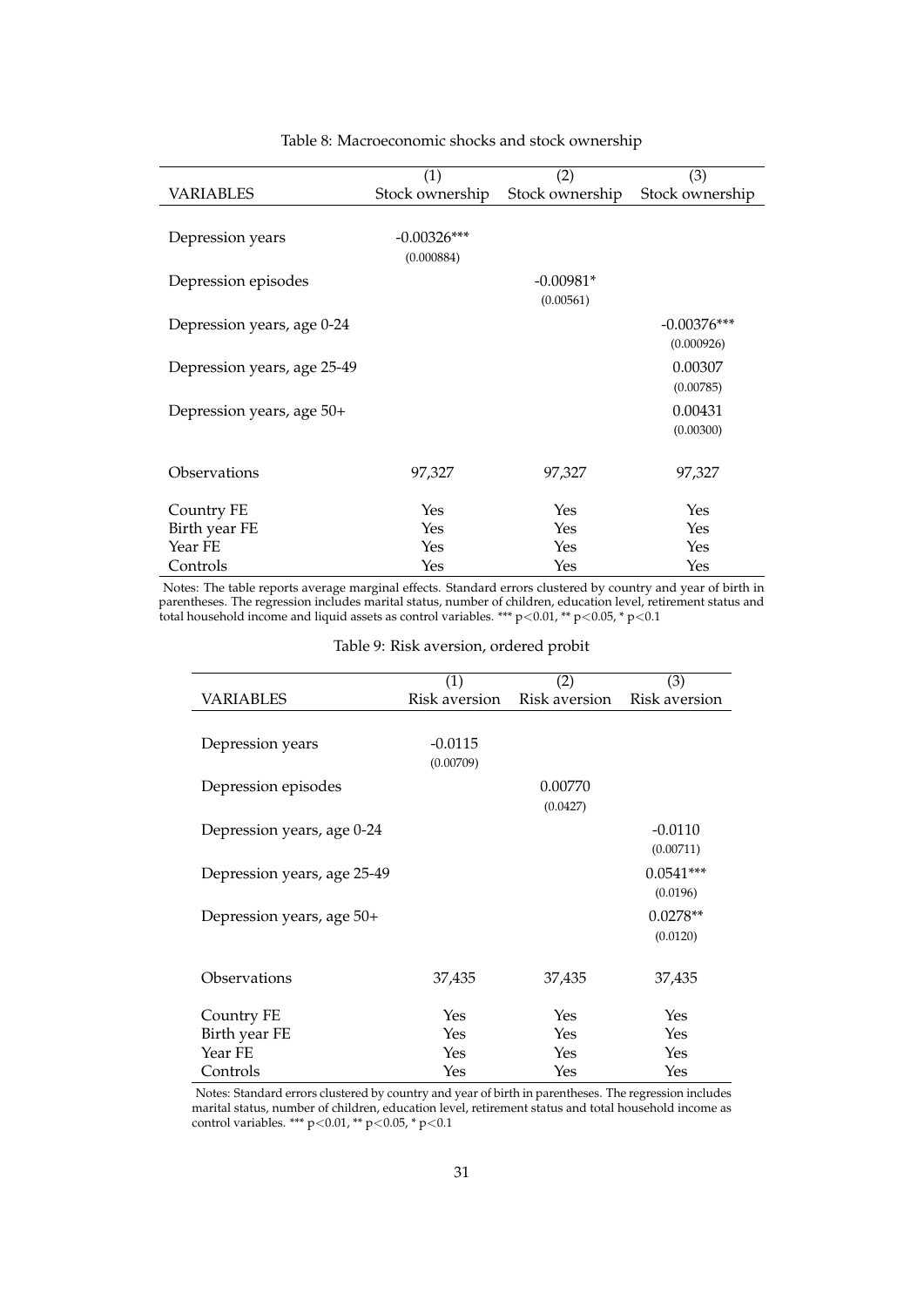<span id="page-31-0"></span>

|                           | (1)            | (2)             |
|---------------------------|----------------|-----------------|
| <b>VARIABLES</b>          | Home ownership | Stock ownership |
|                           |                |                 |
| Depression years          | $1.028***$     | $0.980**$       |
|                           | (0.00628)      | (0.00914)       |
| Married                   | 2.379***       | $1.179***$      |
|                           | (0.0525)       | (0.0338)        |
| Number of children        | 0.998          | $0.938***$      |
|                           | (0.00761)      | (0.00916)       |
| Employee or self-employed | 1.491***       | 1.756***        |
|                           | (0.0274)       | (0.0604)        |
| Retirement spell          | 1.405***       | 1.600***        |
|                           | (0.0649)       | (0.0856)        |
| house_size_ten            | $1.065***$     | $1.167***$      |
|                           | (0.0174)       | (0.0255)        |
| books_ten                 | $1.046***$     | $1.155***$      |
|                           | (0.00670)      | (0.0105)        |
| perform_math_ten          | $0.940***$     | $0.814***$      |
|                           | (0.00776)      | (0.0102)        |
| perform_lang_ten          | 0.991          | $0.959***$      |
|                           | (0.00855)      | (0.0122)        |
| health_ten                | $0.960***$     | $0.972***$      |
|                           | (0.00677)      | (0.0102)        |
| Observations              | 700,164        | 1,831,357       |
| Individuals               | 32,349         | 41,881          |
| Country FE                | Yes            | Yes             |
| Birth year FE             | Yes            | Yes             |

Table 10: Cox PH model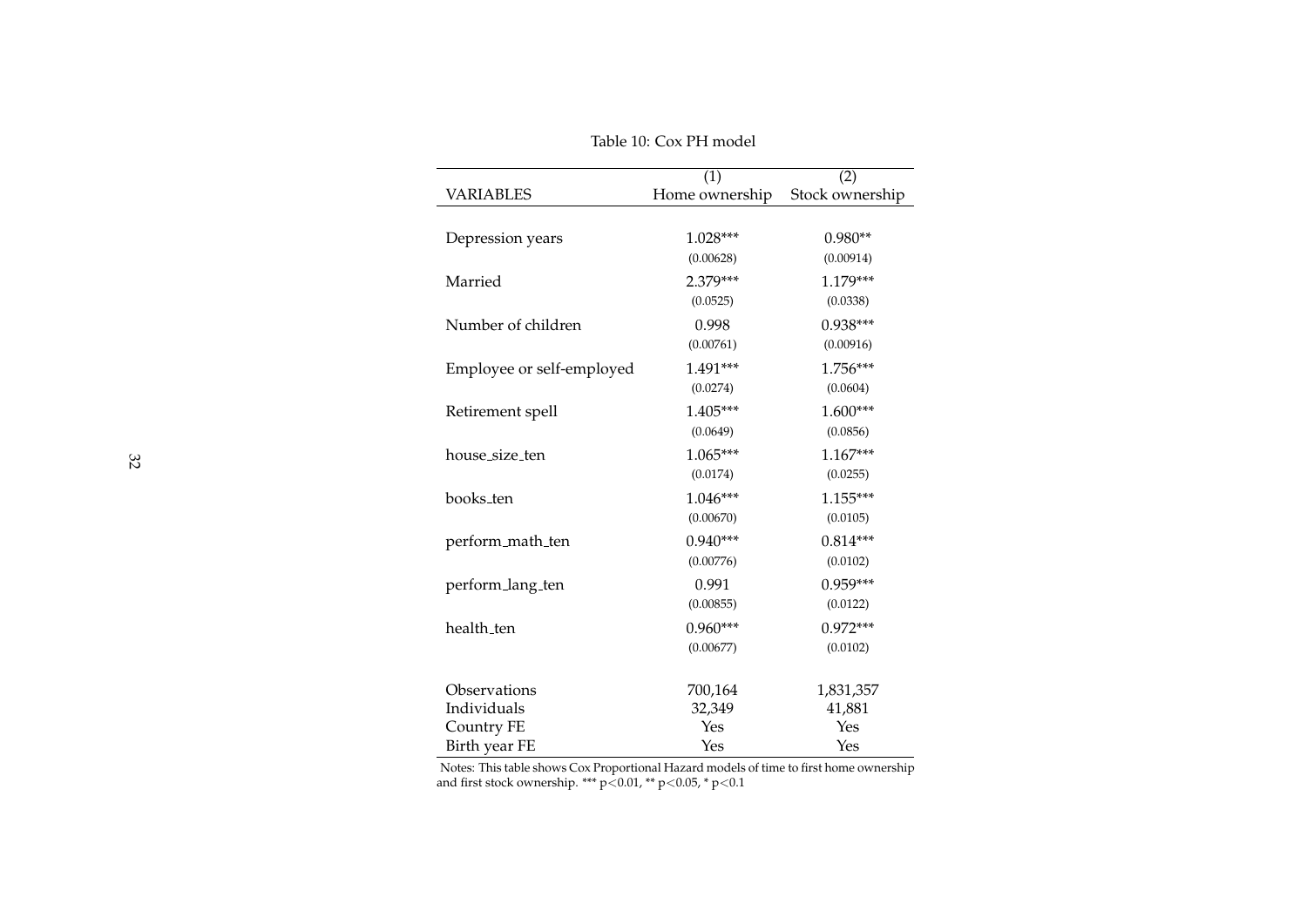# **A Appendix**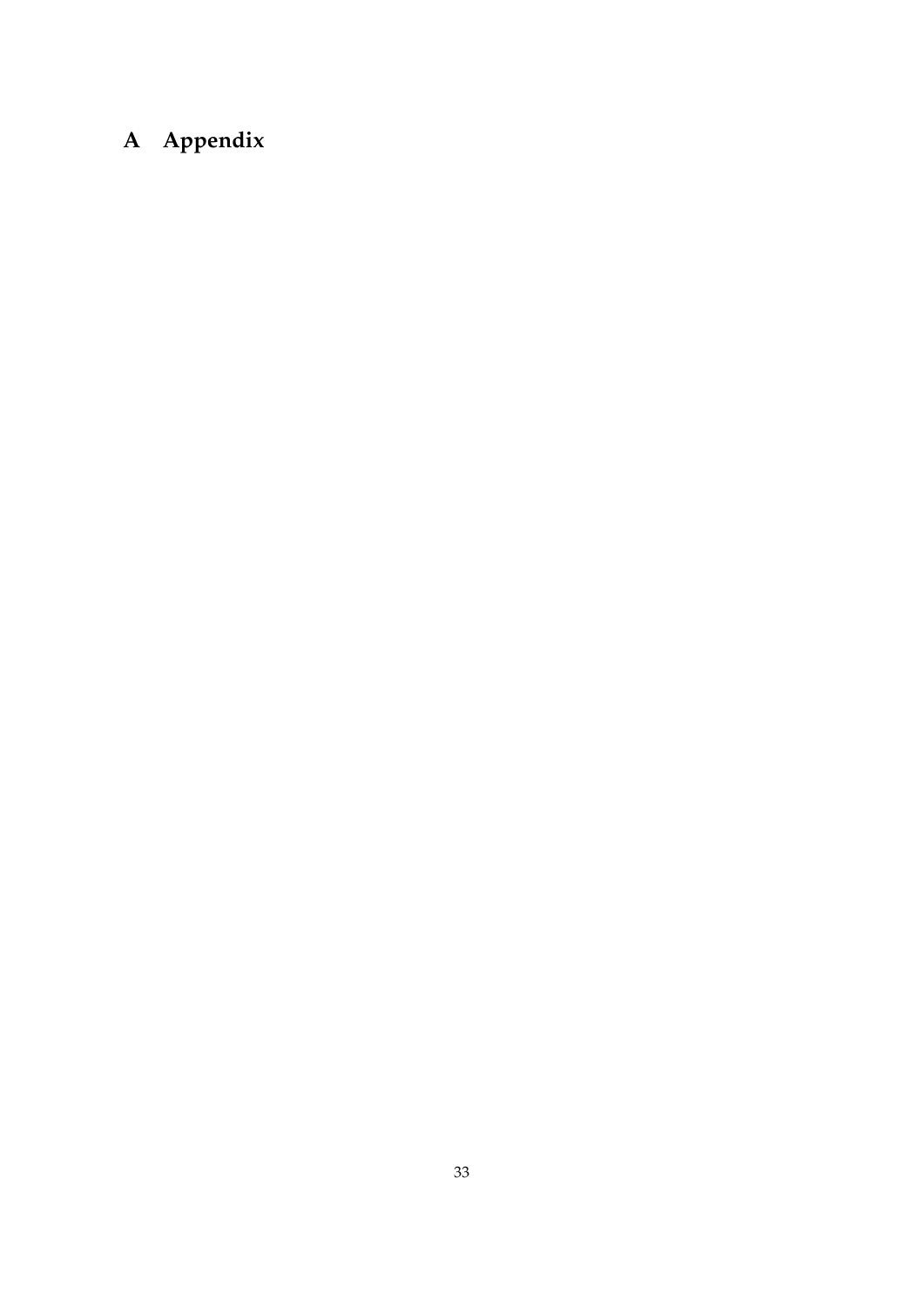<span id="page-33-0"></span>

Figure A.1: GDP per capita by country

Notes: this figure displays the evolution of log-GDP per capita in years 1900 to 2015, by country .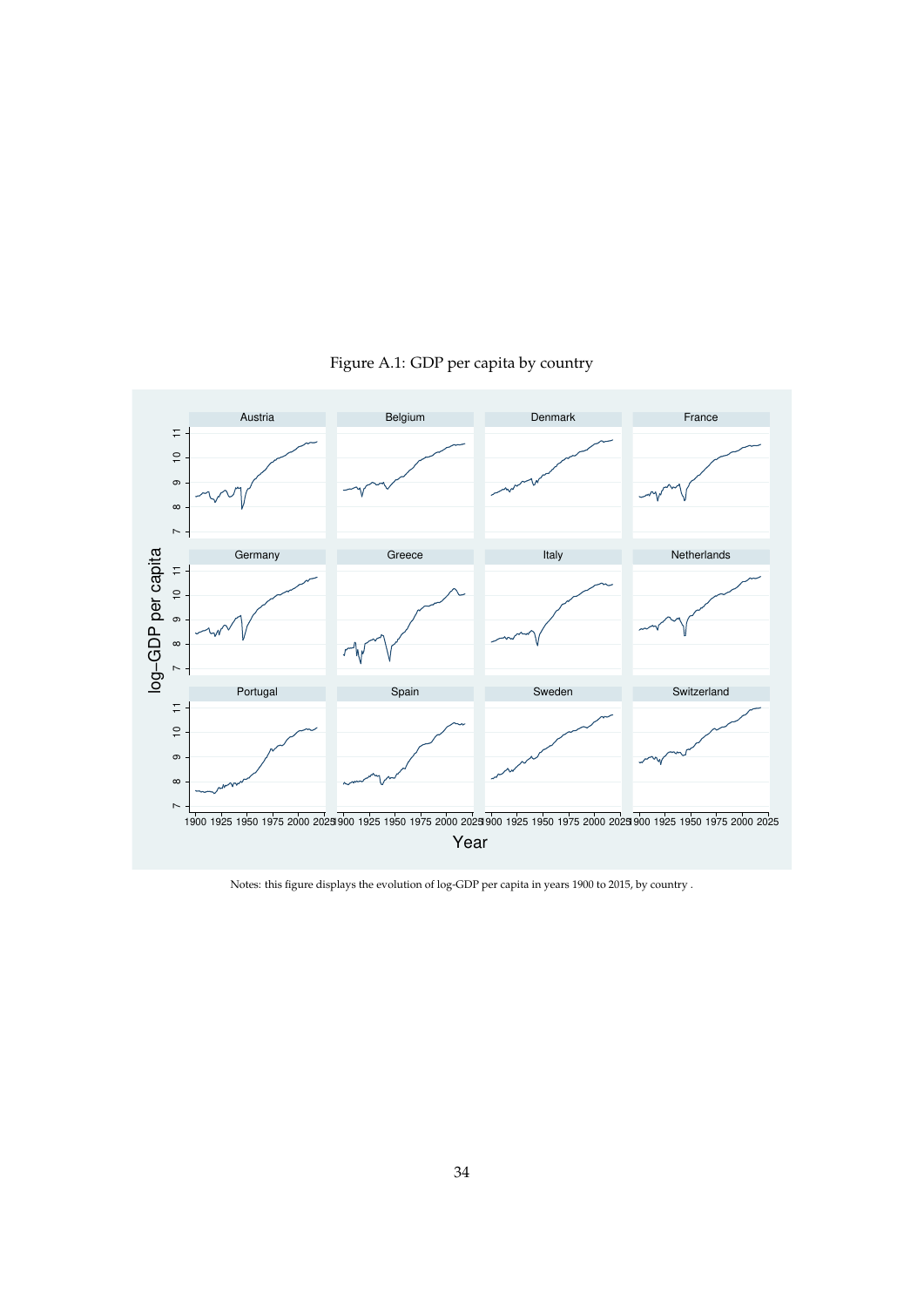<span id="page-34-0"></span>

|                     | (1)                     | (2)          | (3)              |
|---------------------|-------------------------|--------------|------------------|
| <b>VARIABLES</b>    | <b>Total Net Wealth</b> | Real Wealth  | Financial Wealth |
|                     |                         |              |                  |
| Depression episodes | $-11,696**$             | $-10,555***$ | $-2,972***$      |
|                     | (4,535)                 | (3,865)      | (827.0)          |
| house_size_ten      | 34,628***               | 28,309***    | 3,479***         |
|                     | (3,097)                 | (2,774)      | (490.5)          |
| books_ten           | 9,784***                | 7,123***     | $1,243***$       |
|                     | (1, 158)                | (1,042)      | (174.6)          |
| perform_math_ten    | $-17,504***$            | $-13,630***$ | $-2,696***$      |
|                     | (1,489)                 | (1,308)      | (238.7)          |
| perform_lang_ten    | 3,717**                 | 2,749**      | 233.7            |
|                     | (1,568)                 | (1,326)      | (247.8)          |
| health_ten          | $-8,716***$             | $-6,296***$  | $-1,295***$      |
|                     | (1,029)                 | (910.0)      | (180.4)          |
|                     |                         |              |                  |
| Observations        | 83,899                  | 83,899       | 83,899           |
| $R^2$               | 0.179                   | 0.171        | 0.215            |
|                     |                         |              |                  |
| Country FE          | Yes                     | Yes          | Yes              |
| Birth year FE       | Yes                     | Yes          | Yes              |
| Year FE             | Yes                     | Yes          | Yes              |
| Controls            | Yes                     | Yes          | Yes              |

Table A.1: Childhood conditions controls. Median regressions.

Notes: The table reports the effects experienced depression years or episodes on median wealth, estimated via Recentered Influence Function (RIF) unconditional quantile regressions. Standard errors clustered by country and year of birth in parentheses. The regression includes marital status, number of children, education level, retirement status and total household income as control variables. \*\*\* p<0.01, \*\* p<0.05, \* p<0.1

<span id="page-34-1"></span>

|                     | (1)              | (2)          | (3)                     |
|---------------------|------------------|--------------|-------------------------|
| <b>VARIABLES</b>    | Total Net Wealth | Real Wealth  | <b>Financial Wealth</b> |
|                     |                  |              |                         |
| Depression episodes | $-13,929***$     | $-11,596***$ | $-3,314***$             |
|                     | (4,280)          | (3,612)      | (674.6)                 |
|                     |                  |              |                         |
| Observations        | 100,103          | 100,103      | 100,103                 |
| $R^2$               | 0.163            | 0.159        | 0.198                   |
|                     |                  |              |                         |
| Country FE          | Yes              | Yes          | Yes                     |
| Birth year FE       | Yes              | Yes          | Yes                     |
| Year FE             | Yes              | Yes          | Yes                     |
| Controls            | Yes              | Yes          | Yes                     |

Table A.2: Robustness to HH income exclusion. Median regressions.

Notes: The table reports the effects experienced depression years or episodes on median wealth, estimated via Recentered Influence Function (RIF) unconditional quantile regressions. Standard errors clustered by country and year of birth in parentheses. The regression includes marital status, number of children, education level, retirement status and total household income as control variables. \*\*\* p<0.01, \*\* p<0.05, \* p<0.1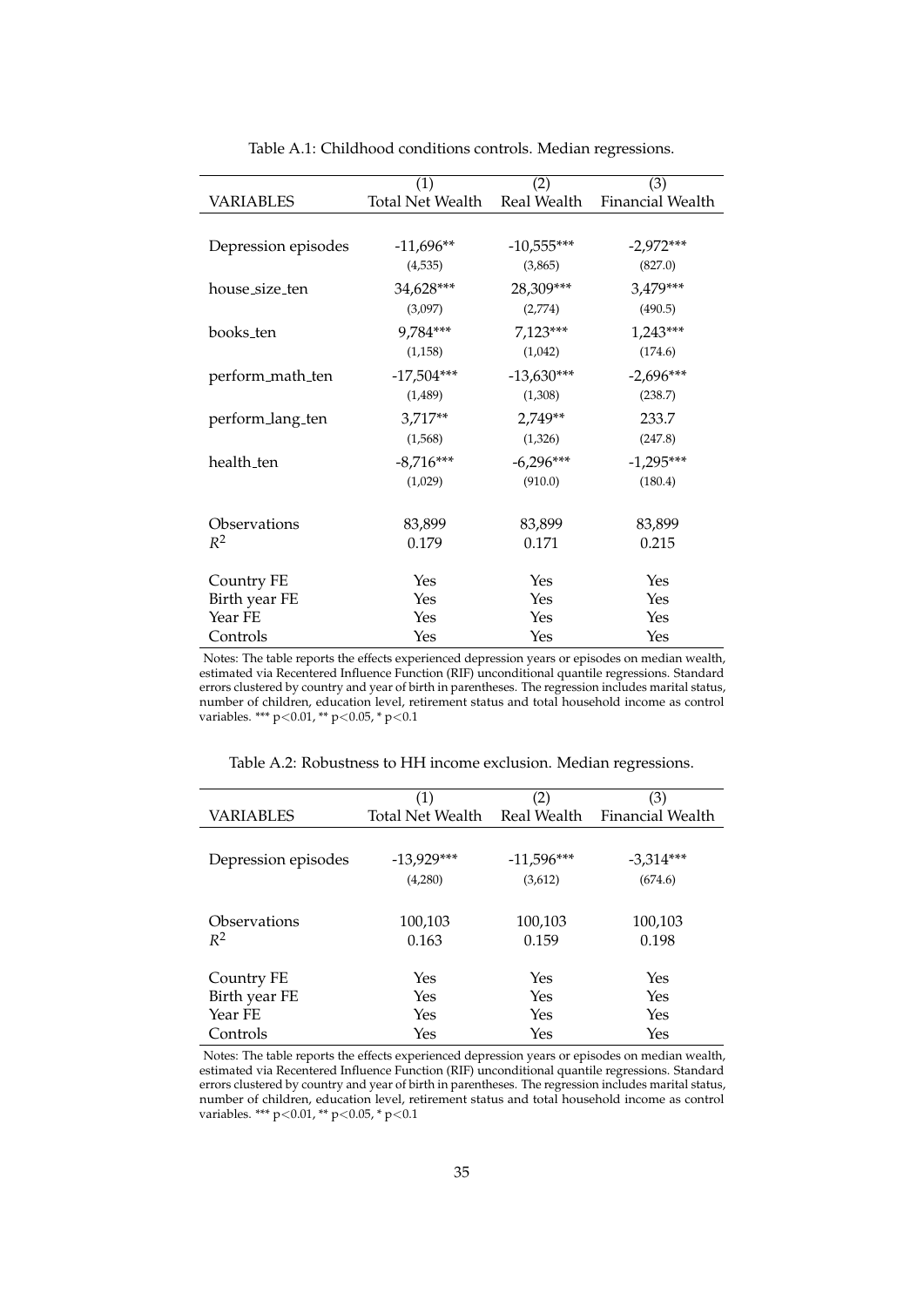## **References**

- <span id="page-35-3"></span>Ampudia, M. and M. Ehrmann (2017). Macroeconomic experiences and risk taking of euro area households. *European Economic Review 91*, 146–156.
- <span id="page-35-0"></span>Barro, R. J. and J. F. Ursúa (2008). Macroeconomic crises since 1870. *Brookings Papers on Economic Activity 2008*(1), 255–350.
- <span id="page-35-1"></span>Barro, R. J. and J. F. Ursúa (2017). Stock-market crashes and depressions. *Research in Economics 71*(3), 384–398.
- <span id="page-35-7"></span>Bolt, J. and J. L. van Zanden (2020). Maddison style estimates of the evolution of the world economy. a new 2020 update. *University of Groningen, Groningen Growth and Development Centre, Maddison Project Working Paper* (15).
- <span id="page-35-9"></span>Borah, B. J. and A. Basu (2013). Highlighting differences between conditional and unconditional quantile regression approaches through an application to assess medication adherence. *Health economics 22*(9), 1052–1070.
- <span id="page-35-6"></span>Clark, A., A. Knabe, and S. Ratzel (2010). Boon or bane? others' unemployment, well-being and job ¨ insecurity. *Labour Economics 17*(1), 52–61.
- <span id="page-35-4"></span>Feinberg, R. M. (1977). Risk aversion, risk, and the duration of unemployment. *The Review of Economics and Statistics*, 264–271.
- <span id="page-35-8"></span>Firpo, S., N. M. Fortin, and T. Lemieux (2009). Unconditional quantile regressions. *Econometrica 77*(3), 953–973.
- <span id="page-35-5"></span>Giuliano, P. and A. Spilimbergo (2014). Growing up in a recession. *Review of Economic Studies 81*(2), 787–817.
- <span id="page-35-2"></span>Gollier, C. (2000). What does the classical theory have to say about portfolio choice? *Household portfolios*.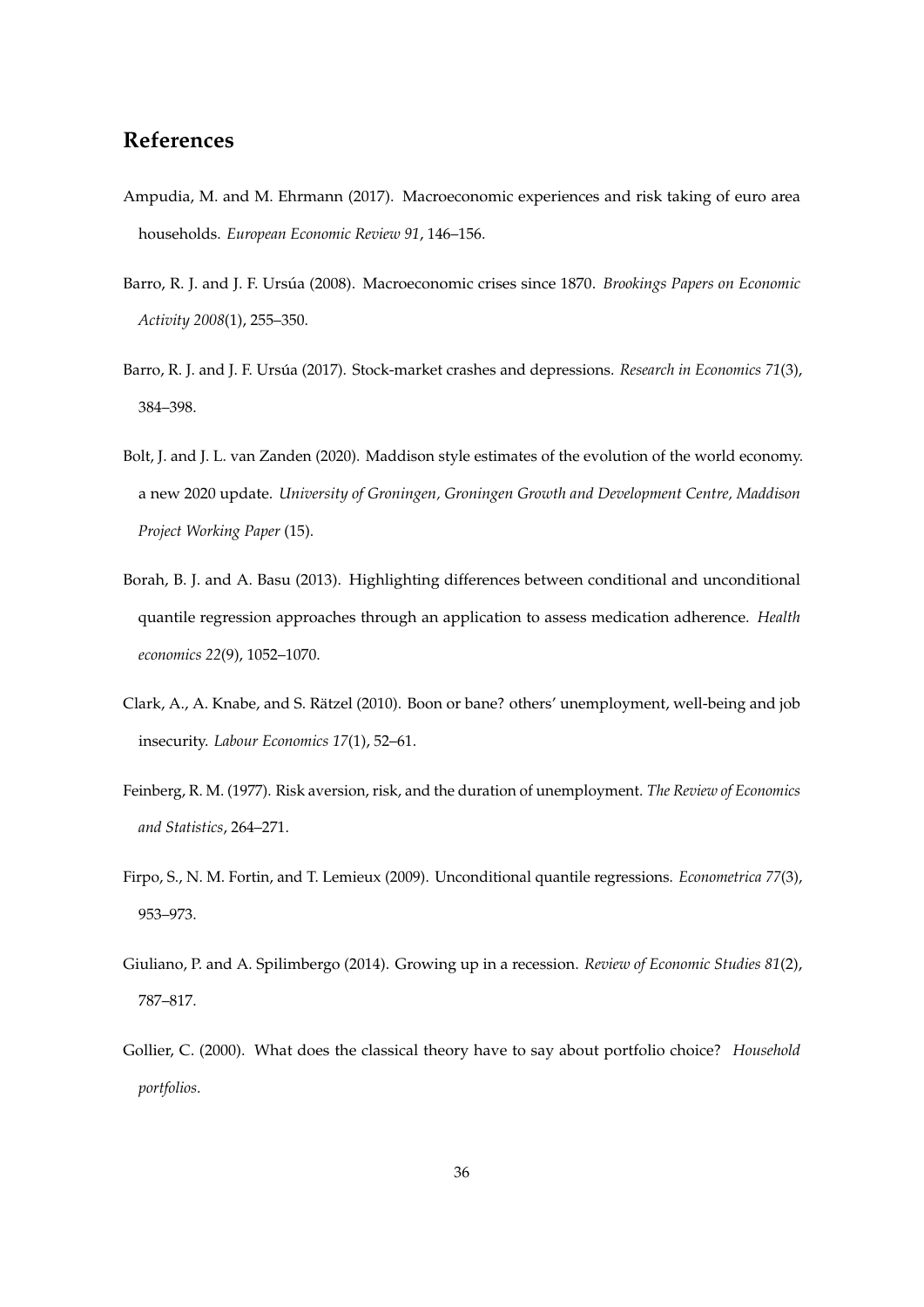- <span id="page-36-8"></span>Guiso, L. and M. Paiella (2008). Risk aversion, wealth, and background risk. *Journal of the European Economic association 6*(6), 1109–1150.
- <span id="page-36-9"></span>Guiso, L., P. Sapienza, and L. Zingales (2018). Time varying risk aversion. *Journal of Financial Economics 128*(3), 403–421.
- <span id="page-36-10"></span>Hetschko, C. and M. Preuss (2020). Income in jeopardy: How losing employment affects the willingness to take risks. *Journal of Economic Psychology 79*, 102175.
- <span id="page-36-6"></span>Jacobson, L. S., R. J. LaLonde, and D. G. Sullivan (1993). Earnings losses of displaced workers. *The American economic review*, 685–709.
- <span id="page-36-0"></span>Kahn, L. B. (2010). The long-term labor market consequences of graduating from college in a bad economy. *Labour economics 17*(2), 303–316.
- <span id="page-36-3"></span>Malmendier, U. and S. Nagel (2011). Depression babies: do macroeconomic experiences affect risk taking? *The Quarterly Journal of Economics 126*(1), 373–416.
- <span id="page-36-4"></span>Marcus, J. (2013). The effect of unemployment on the mental health of spouses–evidence from plant closures in germany. *Journal of health economics 32*(3), 546–558.
- <span id="page-36-7"></span>Oreopoulos, P., T. Von Wachter, and A. Heisz (2012). The short-and long-term career effects of graduating in a recession. *American Economic Journal: Applied Economics 4*(1), 1–29.
- <span id="page-36-5"></span>Rege, M., K. Telle, and M. Votruba (2011). Parental job loss and children's school performance. *The Review of Economic Studies 78*(4), 1462–1489.
- <span id="page-36-1"></span>Schmieder, J. F. and T. Von Wachter (2010). Does wage persistence matter for employment fluctuations? evidence from displaced workers. *American Economic Journal: Applied Economics 2*(3), 1–21.
- <span id="page-36-2"></span>Schwandt, H. and T. Von Wachter (2019). Unlucky cohorts: Estimating the long-term effects of entering the labor market in a recession in large cross-sectional data sets. *Journal of Labor Economics 37*(S1), S161–S198.